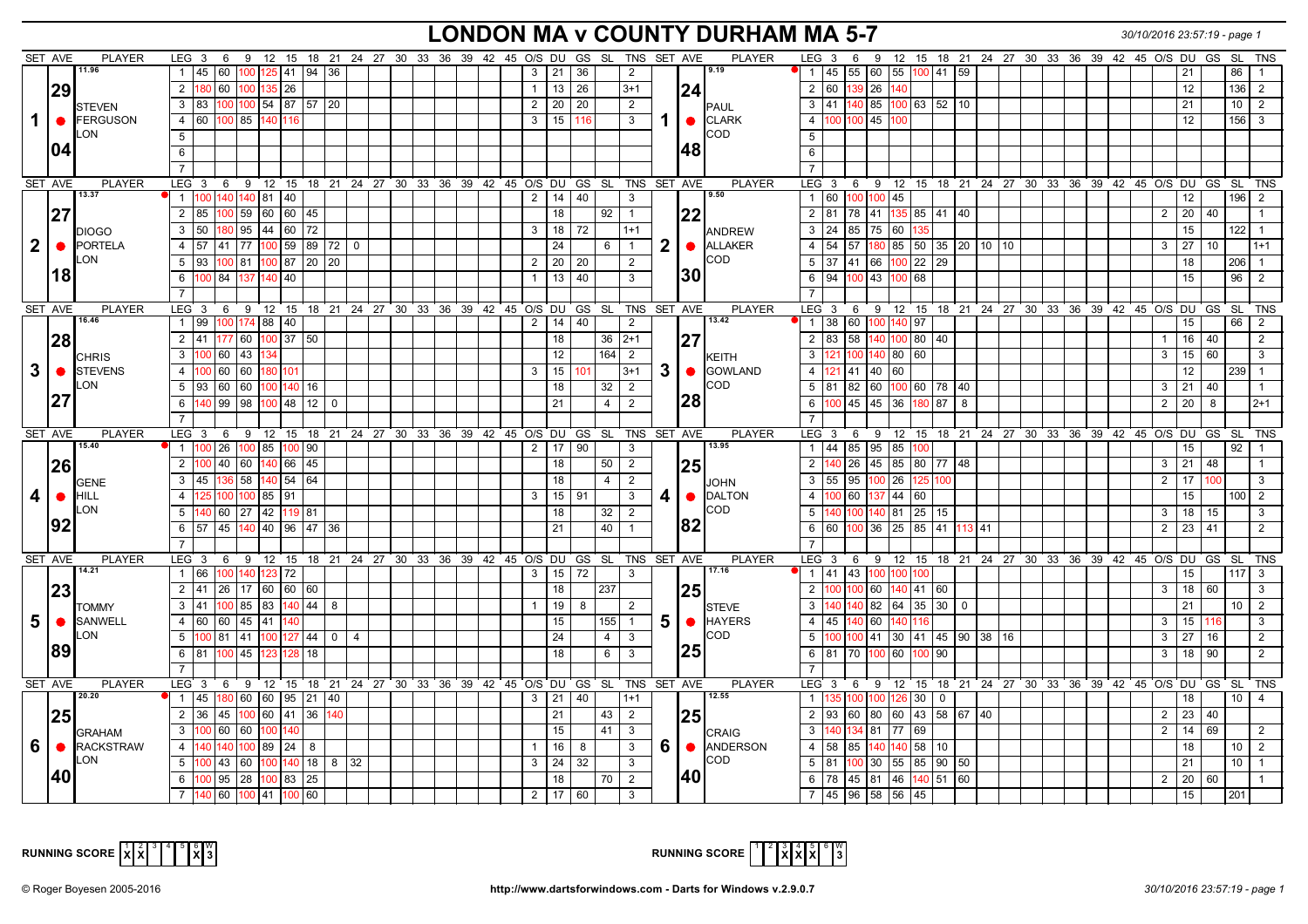### **LONDON MA v COUNTY DURHAM MA 5-7** *30/10/2016 23:57:22 - page 2*

|                | SET AVE         | PLAYER                 | LEG <sub>3</sub>                          | 6                |              | 9 12 15 18 21 24 27 30 33 36 39 42 45 O/S DU GS SL               |         |                |                |                                      |  |                       |                 |                 |              | TNS SET AVE             |     |           | <b>PLAYER</b>              | LEG <sub>3</sub>         | 6               |                              |               |                         |       | 9 12 15 18 21 24 27 30 33 36 39 42 45 O/S DU GS SL   |   |                |  |                |              |     |                  | <b>TNS</b>     |
|----------------|-----------------|------------------------|-------------------------------------------|------------------|--------------|------------------------------------------------------------------|---------|----------------|----------------|--------------------------------------|--|-----------------------|-----------------|-----------------|--------------|-------------------------|-----|-----------|----------------------------|--------------------------|-----------------|------------------------------|---------------|-------------------------|-------|------------------------------------------------------|---|----------------|--|----------------|--------------|-----|------------------|----------------|
|                |                 | 14.90                  | $\overline{1}$                            | 24 85 40         | $100$ 54     |                                                                  | 28 98   |                |                |                                      |  |                       | 21              | 72              |              | $\overline{1}$          |     |           | 10.56                      | 1   61                   |                 | 140 60 60                    |               | 42 60                   | 58 20 |                                                      |   |                |  | $\overline{2}$ | 23           | 20  |                  |                |
|                | 24              |                        | 2<br>26                                   | 58<br>32         |              | 41                                                               |         |                |                |                                      |  |                       | 18              | 79              |              | 2                       |     | 24        |                            | 2                        | 97              | 60                           | 84<br>42      | 78                      |       |                                                      |   |                |  | 3              | 18           | 78  |                  | $\overline{1}$ |
|                |                 | <b>NICKY</b>           | $\overline{3}$<br>$\sqrt{45}$ 97 60       |                  |              | 62 95 64 58                                                      |         |                |                |                                      |  |                       | 21              | $\overline{20}$ |              |                         |     |           | PADDY                      | $\mathbf{3}$             | 99              | 41 59 81 43 40 98 40         |               |                         |       |                                                      |   |                |  | $\mathbf{1}$   | $22 \mid 40$ |     |                  |                |
| $\overline{7}$ | $\bullet$       | <b>TURNER</b>          | $\overline{4}$<br>100                     | 121 123          | 57 60        | 40                                                               |         |                |                |                                      |  | $\mathbf{1}$          | 16              | 40              |              | 3                       | 7   |           | $\bullet$ LENAGH           | $4 \mid 80$              | 59              | 40 60                        | 137           |                         |       |                                                      |   |                |  |                | 15           |     | $125$ 1          |                |
|                |                 | LON                    | 5 <sup>5</sup><br>81 99                   | 60               | 26 65        |                                                                  | 134 36  |                |                |                                      |  | $\mathbf{1}$          | 19              | 36              |              | $\overline{1}$          |     |           | COD                        | $5 \mid 59$              |                 | 55 60 81                     |               | $100$ 60 61             |       |                                                      |   |                |  |                | 21           |     | 25               | $\overline{1}$ |
|                | 98              |                        | 6<br>l 85                                 | 100 140          |              |                                                                  |         |                |                |                                      |  | $\mathbf{3}$          | 18              | 107             |              | 3                       |     | <b>86</b> |                            | 6                        | 100             | 40 100                       |               |                         |       |                                                      |   |                |  |                | 15           |     | $\overline{76}$  | $\mathbf{3}$   |
|                |                 |                        |                                           |                  | $43 \mid 26$ |                                                                  |         |                |                |                                      |  |                       |                 |                 |              |                         |     |           |                            |                          |                 |                              | 85            |                         |       |                                                      |   |                |  |                |              |     |                  |                |
|                |                 |                        | $\overline{7}$<br>100                     | 00               | 38           | 25                                                               |         |                |                |                                      |  |                       | 15              | 138             | 3            |                         |     |           |                            | $\overline{7}$           |                 | 60                           | 60            | 90 52                   |       |                                                      |   |                |  | 3              | 18           | 52  |                  | 2              |
|                | SET AVE         | <b>PLAYER</b><br>14.85 | LEG <sup>3</sup><br>140                   | 9<br>6<br>140 41 | 12           | 15                                                               |         | 18 21 24 27 30 |                |                                      |  | 33 36 39 42 45 O/S DU | 23              | GS<br>SL SL     |              | TNS                     |     | SET AVE   | PLAYER<br>7.66             | LEG <sub>3</sub>         | 6<br>76         | 9                            | 12<br>15      | 59 93 62                |       | 18 21 24 27 30 33 36 39 42 45 O/S                    |   |                |  |                | DU<br>21     | GS  | <b>SL</b><br>25  | <b>TNS</b>     |
|                |                 |                        |                                           |                  |              | 100 40 20                                                        |         | $0 \mid 20$    |                |                                      |  | $\overline{2}$        |                 | $\vert$ 20      |              | $\mathbf{3}$            |     |           |                            | 1 60                     |                 | 100 26                       |               |                         |       |                                                      |   |                |  |                |              |     |                  |                |
|                | 26              |                        | $\overline{2}$<br>55                      | $90$ 60          | 140          | 00 56                                                            |         |                |                |                                      |  | $\overline{2}$        | 17              | 56              |              | $\overline{2}$          |     | 22        |                            | $2 \ 60$                 |                 | 55 60 60 55                  |               | 121                     |       |                                                      |   |                |  |                | 18           |     | 90               | $\overline{1}$ |
|                |                 | LEE                    | 3<br>  60                                 |                  |              | 140 100 100 65 36                                                |         |                |                |                                      |  | $\overline{2}$        | 17 36           |                 |              | $\mathbf{3}$            |     |           | <b>KEVIN</b>               | $3 \mid 40$              |                 | 45 100 60 45                 |               |                         |       |                                                      |   |                |  |                | 15           |     | $211$ 1          |                |
| 8              | $\bullet$       | <b>COCKS</b>           | $\overline{4}$<br>  79                    | 00   125   57    |              | 100<br>$\overline{0}$                                            |         |                |                |                                      |  |                       | 18              | 40              |              | $\overline{\mathbf{3}}$ | 8   |           | $\bullet$ MAUNTON          | $4 \overline{28}$        | 80              |                              |               | 140 78 45 105 25        |       |                                                      |   |                |  | 2              | $20 \mid 25$ |     |                  | 2              |
|                |                 | <b>LON</b>             | 5 <sup>5</sup>                            |                  |              | $100$ 60 $100$ 83 58 60 40                                       |         |                |                |                                      |  | $\mathbf{1}$          | 19 40           |                 |              | 2                       |     |           | COD                        | 5 100                    |                 | 57 45 45 60                  |               | 100                     |       |                                                      |   |                |  |                | 18           |     | 94               | $\overline{2}$ |
|                | 22              |                        | 6                                         |                  |              |                                                                  |         |                |                |                                      |  |                       |                 |                 |              |                         |     | I66l      |                            | 6                        |                 |                              |               |                         |       |                                                      |   |                |  |                |              |     |                  |                |
|                |                 |                        | $\overline{7}$                            |                  |              |                                                                  |         |                |                |                                      |  |                       |                 |                 |              |                         |     |           |                            | $\overline{7}$           |                 |                              |               |                         |       |                                                      |   |                |  |                |              |     |                  |                |
|                | SET AVE         | PLAYER                 | LEG <sub>3</sub>                          |                  |              | 6 9 12 15 18 21 24 27 30 33 36 39 42 45 O/S DU GS SL TNS SET AVE |         |                |                |                                      |  |                       |                 |                 |              |                         |     |           | <b>PLAYER</b>              | $LEG$ 3                  | 6               | 9                            |               |                         |       | 12 15 18 21 24 27 30 33 36 39 42 45 O/S DU GS        |   |                |  |                |              |     | <b>SL</b>        | <b>TNS</b>     |
|                |                 | 14.00                  | $\mathbf{1}$<br>78                        | 100 45           | 40 l         | 180<br>58                                                        |         |                |                |                                      |  | $\overline{2}$        | 17              | 58              | $2+1$        |                         |     |           | 12.29                      | $1 \, 100$               | 140             | 26 41 28 60                  |               |                         |       |                                                      |   |                |  |                | 18           |     | 106 <sup>1</sup> | $\overline{2}$ |
|                | 26              |                        | $\overline{2}$<br> 60                     | 00 57            | 86           | 140 38                                                           |         |                |                |                                      |  |                       | 18              | 20              |              | 2                       |     | 24        |                            | 2 41                     |                 | 39   93   100                | 83            | 145                     |       |                                                      |   |                |  | 3              | 18           | 145 |                  | 2              |
|                |                 | WAYNE                  | 3<br>140                                  | 00 44            |              | 97                                                               |         |                |                |                                      |  |                       | 15              | 20              |              | 3                       |     |           | RAYMOND                    | 3 80                     | 19              | 137 78                       | 60            | 127                     |       |                                                      |   |                |  | 3              | 18           | 127 |                  | 2              |
| 9              | $\bullet$       | <b>BROWN</b>           | $\overline{4}$<br>45                      | 00 60            |              | 140 59 89                                                        | $0$   6 |                |                |                                      |  |                       | 24              | $\overline{2}$  |              | $\overline{2}$          | 9   |           | $\bullet$ FOREMAN          | $4 \overline{36}$        | 30              | 46 99                        |               | 140 40 40 70            |       |                                                      |   |                |  | $\overline{3}$ | 24           | 70  |                  | $\overline{1}$ |
|                |                 | _ON                    | 5<br>100                                  | 100 100          | 45 60        | 26                                                               |         |                |                |                                      |  |                       | 18              | 70              | $\mathbf{3}$ |                         |     |           | COD                        | 5 <sup>5</sup>           | 140             | 100   41                     |               | 30 49                   | 41    |                                                      |   |                |  | 2              | 20 41        |     |                  | 3              |
|                | 101             |                        | 6                                         |                  |              |                                                                  |         |                |                |                                      |  |                       |                 |                 |              |                         |     | 48        |                            | 6                        |                 |                              |               |                         |       |                                                      |   |                |  |                |              |     |                  |                |
|                |                 |                        | $\overline{7}$                            |                  |              |                                                                  |         |                |                |                                      |  |                       |                 |                 |              |                         |     |           |                            |                          |                 |                              |               |                         |       |                                                      |   |                |  |                |              |     |                  |                |
|                | SET AVE         | <b>PLAYER</b>          | LEG <sup>3</sup>                          | 6                |              | 9 12 15 18 21 24 27 30 33 36 39 42 45 O/S DU GS SL TNS SET AVE   |         |                |                |                                      |  |                       |                 |                 |              |                         |     |           | <b>PLAYER</b>              | $LEG \ 3$                | 6               |                              |               |                         |       | 9 12 15 18 21 24 27 30 33 36 39 42 45 O/S DU GS      |   |                |  |                |              |     | <b>SL</b>        | <b>TNS</b>     |
|                |                 | 9.00                   | 21<br>$\overline{1}$                      | 140 41           |              | 140 59 38 62                                                     |         |                |                |                                      |  | 3                     | 21              | 62              |              | $\overline{2}$          |     |           | 13.08                      | $1 \vert 83$             |                 | 41   95   41                 |               | 100 <sub>l</sub><br>130 |       |                                                      |   |                |  |                | 18           |     | 11               | 2              |
|                | 24              |                        | $\overline{2}$<br>60                      | 140 81           | $ 60\rangle$ |                                                                  |         |                |                |                                      |  |                       | 12              | 160             |              | $\overline{1}$          |     | 28        |                            | 2 70                     |                 | 138 137   85                 | 71            |                         |       |                                                      |   |                |  | 3              | $15$ 71      |     |                  | 2              |
|                |                 | TONY                   | $\mathbf{3}$<br>43                        | 100 97           |              | 60 81 50 50                                                      |         |                |                |                                      |  |                       | 21              | 20              |              |                         |     |           | <b>I</b> DAVY              | $3 \mid 97$              |                 | 45 140                       | 47            | 33 39                   |       |                                                      |   |                |  | 2              | 20           | 39  |                  | $\overline{2}$ |
|                | ∣10I ●          | <b>HAMIT</b>           | $\overline{4}$                            |                  |              | 140 85 140 42 60 18                                              |         |                |                |                                      |  |                       | 18              | 16              |              | $\overline{2}$          |     |           | 10   GILL                  | 4                        | 10 <sub>C</sub> | 140   60   41   45   59   56 |               |                         |       |                                                      |   |                |  | 2              | 20 56        |     |                  | 2              |
|                |                 | <b>LON</b>             | 5 <sup>5</sup>                            | 24  60  60       |              | 55 100 82                                                        |         |                |                |                                      |  |                       | 18              | 120             |              |                         |     |           | COD                        | $5 \mid 81$              |                 | 81 100 100                   | 123           | 16                      |       |                                                      |   |                |  | $\mathbf{1}$   | $16$ 16      |     |                  | $\mathbf{3}$   |
|                | 32              |                        | 6                                         |                  |              |                                                                  |         |                |                |                                      |  |                       |                 |                 |              |                         |     | 02        |                            | 6                        |                 |                              |               |                         |       |                                                      |   |                |  |                |              |     |                  |                |
|                |                 |                        | $\overline{7}$                            |                  |              |                                                                  |         |                |                |                                      |  |                       |                 |                 |              |                         |     |           |                            |                          |                 |                              |               |                         |       |                                                      |   |                |  |                |              |     |                  |                |
|                | SET AVE         | <b>PLAYER</b>          | LEG <sup>3</sup>                          | 6<br>9           | 12           | 15                                                               |         |                |                | 18 21 24 27 30 33 36 39 42 45 O/S DU |  |                       |                 | GS SL           |              | TNS SET AVE             |     |           | <b>PLAYER</b>              | LEG <sub>3</sub>         | 6               | 9                            | $12 \quad 15$ | $18$ 21                 |       | 24  27  30  33  36  39  42  45  O/S  DU              |   |                |  |                |              | GS  | SL.              | <b>TNS</b>     |
|                |                 | 8.94                   |                                           | 60 41            |              | 43  60  83  40  64                                               |         |                | $\overline{0}$ | 5                                    |  |                       | 30              | $5\overline{)}$ |              |                         |     |           | 9.89                       | $1 \vert 43$             |                 | 45 60 45                     |               |                         |       | 180 63 30 19 8                                       | 6 | $\overline{2}$ |  | 2              | 32           | 2   |                  | $1+1$          |
|                | 23              |                        | 2<br>100                                  | 85 41            | $100$ 43     |                                                                  | 49 51   |                |                |                                      |  |                       | 21              | $\overline{32}$ |              | $\overline{2}$          |     | 25        |                            | 2 60                     |                 | 85 60 85 95 76               |               |                         | 40    |                                                      |   |                |  | $\mathbf{1}$   | $19$ 40      |     |                  |                |
|                |                 | <b>SPENCER</b>         | $\mathbf{3}$<br>81 60 81                  |                  | 140 I        | 13                                                               |         |                |                |                                      |  |                       | 15              | 26              |              | 2                       |     |           | lian                       | 3 60                     |                 | 60  60  180  101   40        |               |                         |       |                                                      |   |                |  | 2              | 17           | 40  |                  | $2 + 1$        |
|                | 11 $\bullet$    | <b>ELLIS</b>           | $\overline{4}$<br>123                     | 99 100 61        |              | 118                                                              |         |                |                |                                      |  | 3                     | 15              |                 |              | $\mathbf{3}$            |     |           | 11 • ADAMSON               | 4                        | 181 I<br>140    | 123 40                       |               |                         |       |                                                      |   |                |  |                | 12           |     | 117              | $\overline{2}$ |
|                |                 | <b>LON</b>             | 5                                         | 83  96  41       | 60           |                                                                  |         |                |                |                                      |  |                       | 12 <sup>°</sup> | 221             |              |                         |     |           | COD                        | 5 85                     | 70              |                              | 140 125 81    |                         |       |                                                      |   |                |  | 3 <sup>1</sup> | 15           | 81  |                  | 2              |
|                | 88              |                        |                                           |                  |              |                                                                  |         |                |                |                                      |  |                       |                 |                 |              |                         |     | 14        |                            |                          |                 |                              |               |                         |       |                                                      |   |                |  |                |              |     |                  |                |
|                |                 |                        | 6                                         |                  |              |                                                                  |         |                |                |                                      |  |                       |                 |                 |              |                         |     |           |                            | 6                        |                 |                              |               |                         |       |                                                      |   |                |  |                |              |     |                  |                |
|                |                 |                        |                                           |                  |              |                                                                  |         |                |                |                                      |  |                       |                 |                 |              |                         |     |           |                            |                          |                 |                              |               |                         |       |                                                      |   |                |  |                |              |     |                  |                |
|                | SET AVE         | PLAYER<br>16.34        | LEG <sup>3</sup><br>180<br>$\overline{1}$ | 140 59           | $108$ 14     | 6 9 12 15 18 21 24 27 30 33 36 39 42 45 O/S DU GS SL             |         |                |                |                                      |  | $\overline{1}$        | 13              | 14              |              | TNS SET AVE<br>$3 + 1$  |     |           | <b>PLAYER</b><br>4.61      | LEG <sub>3</sub><br>1 45 |                 | 15 99 55                     |               |                         |       | 6 9 12 15 18 21 24 27 30 33 36 39 42 45 O/S DU GS SL |   |                |  |                | 12           |     | 287              | TNS            |
|                |                 |                        | l 38                                      |                  |              | 42 92 54 16                                                      |         |                |                |                                      |  |                       |                 |                 |              |                         |     |           |                            | 2                        | 59              | 40 46 100 85 26 22           |               |                         |       |                                                      |   |                |  |                |              |     | $123$ 1          |                |
|                | 30              |                        | 2                                         | 34 125           |              |                                                                  |         |                |                |                                      |  | $\overline{2}$        | 20              | 16              |              | $\overline{2}$          |     | 21        |                            |                          |                 |                              |               |                         |       |                                                      |   |                |  |                | 21           |     |                  |                |
|                |                 | CONAN                  | $\mathbf{3}$<br>180                       | 180 107          | 34           |                                                                  |         |                |                |                                      |  | $\mathbf{1}$          | 10              | 34              |              | $3 + 2$                 |     |           | IAN                        | $\mathbf{3}$             | 140<br>121      | 45                           |               |                         |       |                                                      |   |                |  |                | 9            |     | $195$ 2          |                |
|                | 12 <sup>o</sup> | <b>WHITEHEAD</b>       | $\overline{4}$<br>100                     | 60  82  60  1    |              | 100 67                                                           |         |                |                |                                      |  |                       | 18              | 32              |              | $\overline{2}$          |     |           | $ 12 $ $\bullet$ HAMBLETON | $4 \mid 45$              |                 | 81  100   85   83   87   20  |               |                         |       |                                                      |   |                |  | $\mathbf{1}$   | $19 \mid 20$ |     |                  |                |
|                |                 | LON                    | 5 <sup>5</sup><br>140                     |                  |              | 60 140 59 70 0 32                                                |         |                |                |                                      |  | $\mathbf{3}$          | 21 32           |                 |              | 2                       |     |           | COD                        | $5 \overline{59}$        |                 | 46 41 55 29 44               |               |                         |       |                                                      |   |                |  |                | 18           |     | 227              |                |
|                | 16              |                        | 6                                         |                  |              |                                                                  |         |                |                |                                      |  |                       |                 |                 |              |                         |     | 18        |                            | 6                        |                 |                              |               |                         |       |                                                      |   |                |  |                |              |     |                  |                |
|                |                 |                        |                                           |                  |              |                                                                  |         |                |                |                                      |  |                       |                 |                 |              |                         |     |           |                            | $\overline{7}$           |                 |                              |               |                         |       |                                                      |   |                |  |                |              |     |                  |                |
| OP:            |                 | Conan Whitehead 30.16  |                                           |                  |              |                                                                  |         |                |                |                                      |  |                       |                 |                 |              |                         | OP: |           | Davy Gill 28.02            |                          |                 |                              |               |                         |       |                                                      |   |                |  |                |              |     |                  |                |
|                |                 |                        |                                           |                  |              |                                                                  |         |                |                |                                      |  |                       |                 |                 |              |                         |     |           |                            |                          |                 |                              |               |                         |       |                                                      |   |                |  |                |              |     |                  |                |
|                |                 |                        |                                           |                  |              |                                                                  |         |                |                |                                      |  |                       |                 |                 |              |                         |     |           |                            |                          |                 |                              |               |                         |       |                                                      |   |                |  |                |              |     |                  |                |

**RUNNING SCORE**  $\left|\frac{1}{X}\right|\frac{2}{X}\right]^3\left|\frac{4}{1}\right|^5\left|\frac{6}{X}\right|^7\left|\frac{8}{X}\right|^8\left|\frac{10}{11}\right|^{11}\left|\frac{12}{X}\right|\frac{10}{5}$ 

**RUNNING SCORE**  $\begin{bmatrix} 1 & 2 & 3 & 4 & 5 & 6 & 7 & 8 & 9 & 10 & 11 & 12 & 18 \ 5 & 0 & 0 & 0 & 0 & 0 & 0 \end{bmatrix}$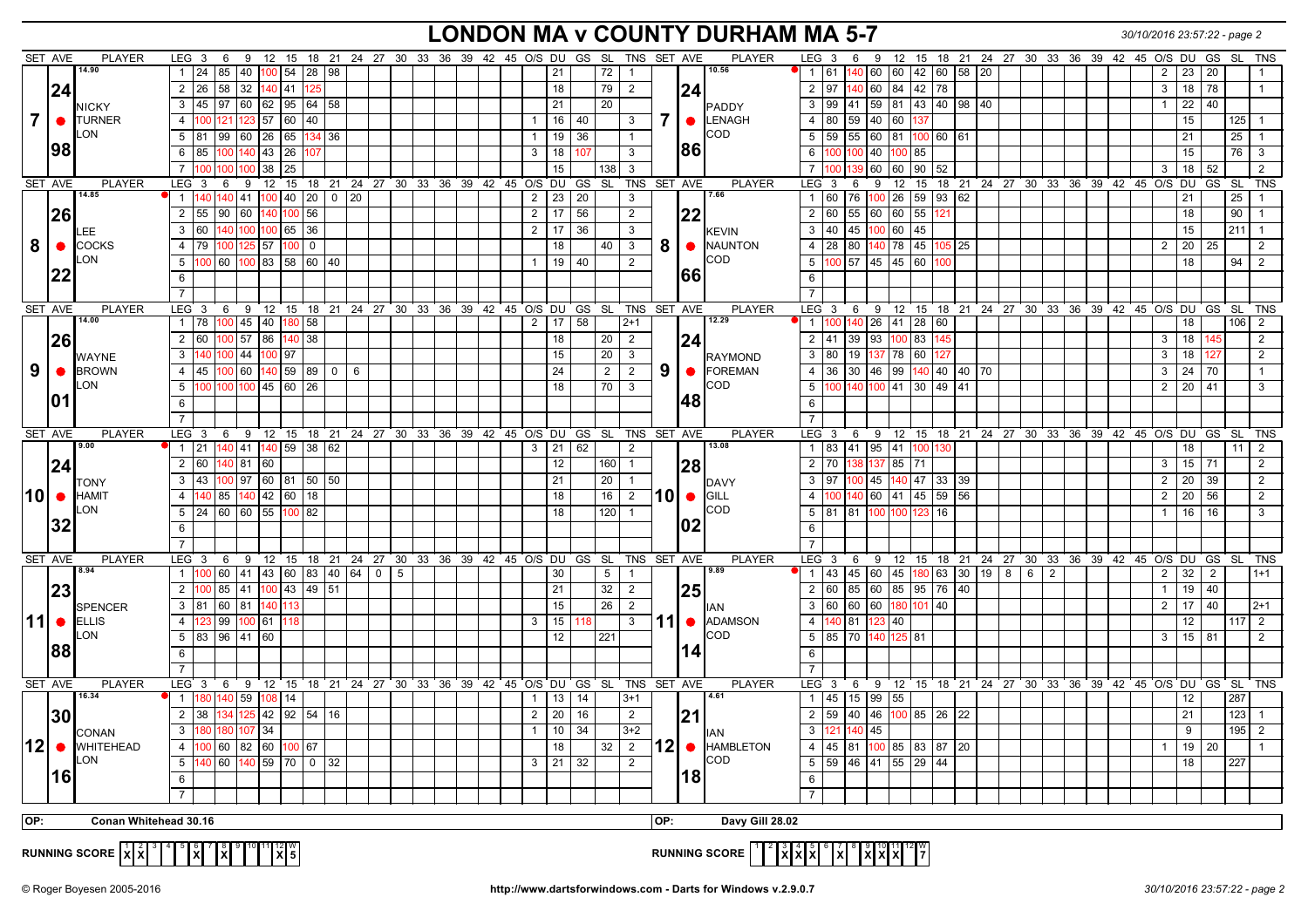# **LONDON MA v COUNTY DURHAM MA 5-7** *30/10/2016 23:57:24 - page 3*

| <b>PLAYER</b>           | W/L | <b>LWON</b> | LOST | <b>AVE</b> | <b>TAVE</b> | <b>PTS</b> | <b>DRTS</b> | <b>TON</b> | TON+ | 180 | <b>TONS</b> | <b>PLAYER</b>         | W/L | <b>LWON</b> | <b>LOST</b> | <b>AVE</b> | <b>TAVE</b> | <b>PTS</b> | <b>DRTS</b> | <b>TON</b> | TON+ | 180 | <b>TONS</b> |
|-------------------------|-----|-------------|------|------------|-------------|------------|-------------|------------|------|-----|-------------|-----------------------|-----|-------------|-------------|------------|-------------|------------|-------------|------------|------|-----|-------------|
| Steven Ferquson         | w   |             |      | 29.04      | 11.96       | 2004       | 69          |            |      |     | $10+1$      | Paul Clark            |     |             |             | 24.48      | 9.19        | 1616       | 66          |            |      |     |             |
| Diogo Portela           | W   |             |      | 27.18      | 13.37       | 2908       | 107         |            |      |     | $11 +$      | Andrew Allaker        |     |             |             | 22.30      | 9.50        | 2386       | 107         |            |      |     | $8 + 1$     |
| <b>Chris Stevens</b>    |     |             |      | 28.27      | 16.46       | 2770       | 98          |            |      |     | $13+2$      | Keith Gowland         | W   |             |             | 27.28      | 13.42       | 2701       | 99          |            |      |     | $11+1$      |
| Gene Hill               |     |             |      | 26.92      | 15.40       | 2880       | 107         |            |      |     |             | John Dalton           | W   |             |             | 25.82      | 13.95       | 2814       | 109         |            |      |     | 12          |
| <b>Tommy Sanwell</b>    |     |             |      | 23.89      | 14.21       | 2604       | 109         |            |      |     | 12          | <b>Steve Hayers</b>   | W   |             |             | 25.25      | 17.16       | 2879       | 114         |            |      |     | 15          |
| <b>Graham Rackstraw</b> | W   |             |      | 25.40      | 20.20       | 3353       | 132         |            |      |     | $17 + 7$    | <b>Craig Anderson</b> |     |             |             | 25.40      | 12.55       | 3276       | 129         |            |      |     | 10          |
| Nicky Turner            |     |             |      | 24.98      | 14.90       | 3198       | 128         |            |      |     | 13          | Paddy Lenagh          | W   |             |             | 24.86      | 10.56       | 3281       | 132         |            |      |     |             |
| Lee Cocks               | W   |             |      | 26.22      | 14.85       | 2465       | 94          |            |      |     | 13          | Kevin Naunton         |     |             |             | 22.66      | 7.66        | 2085       | 92          |            |      |     |             |
| Wayne Brown             |     |             |      | 26.01      | 14.00       | 2393       | 92          |            |      |     | $12 + 7$    | Raymond Foreman       | W   |             |             | 24.48      | 12.29       | 2399       | 98          |            |      |     |             |
| <b>Tony Hamit</b>       |     |             |      | 24.32      | 9.00        | 2189       | 90          |            |      |     |             | Davy Gill             | W   |             |             | 28.02      | 13.08       | 2494       | 89          |            |      |     |             |
| <b>Spencer Ellis</b>    |     |             |      | 23.88      | 8.94        | 2221       | 93          |            |      |     |             | I lan Adamson         | W   |             |             | 25.14      | 9.89        | 2388       | 95          |            |      |     | $7+2$       |
| Conan Whitehead         |     |             |      | 30.16      | 16.34       | 2473       | 82          |            |      |     | $12 + 3$    | I lan Hambleton       |     |             |             | 21.18      | 4.61        | 1673       | 79          |            |      |     |             |
| <b>TOTALS</b>           |     | 32          | 35   | 26.19      | 0.00        | 31458      | 1201        | 94         | 39   |     | $141 + 9$   | <b>TOTALS</b>         | W   | 35          | 32          | 24.81      | 0.00        | 29992      | 1209        | 79         | 29   |     | $112+4$     |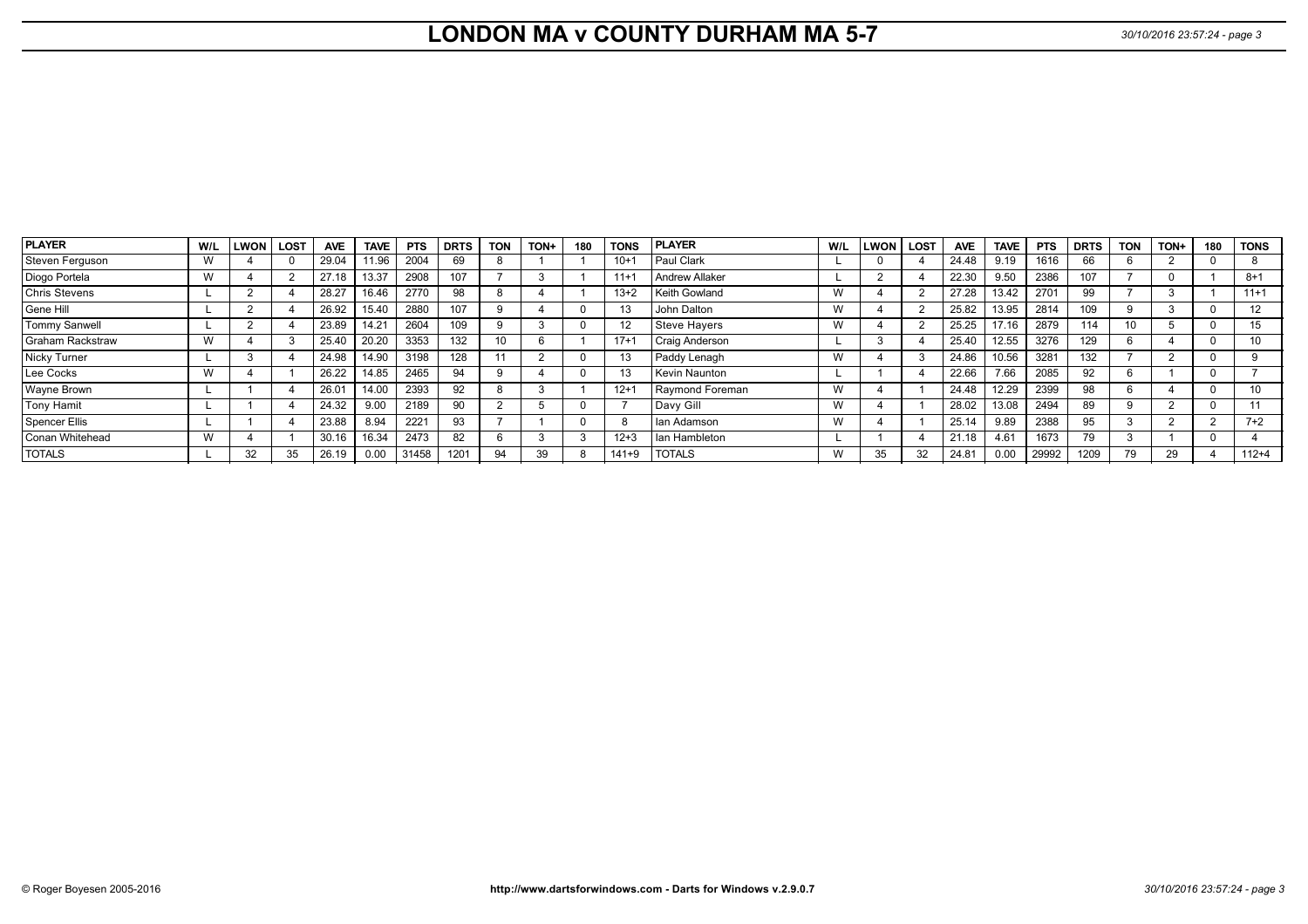## **LONDON WA v COUNTY DURHAM WA 4-2** *30/10/2016 23:57:31 - page 1*

|                         | SET AVE   | <b>PLAYER</b>         | LEG 3<br>6                                                             | - 9<br>12                                                                                        |                    |          |                         |                | 15 18 21 24 27 30 33 36 39 42 45 O/S DU GS SL                |  |                      |                      |          | TNS SET AVE    |              |     | <b>PLAYER</b>                                            | LEG <sub>3</sub>     | 6                | 9          |                         | 12 15 18 21 24 27 30 33 36 39 42 45 O/S DU                  |                 |             |                 |  |  |                                          |                   | GS             | SL TNS          |   |
|-------------------------|-----------|-----------------------|------------------------------------------------------------------------|--------------------------------------------------------------------------------------------------|--------------------|----------|-------------------------|----------------|--------------------------------------------------------------|--|----------------------|----------------------|----------|----------------|--------------|-----|----------------------------------------------------------|----------------------|------------------|------------|-------------------------|-------------------------------------------------------------|-----------------|-------------|-----------------|--|--|------------------------------------------|-------------------|----------------|-----------------|---|
|                         |           | 5.87                  | 32<br>60                                                               | 41<br>42                                                                                         |                    |          |                         |                |                                                              |  |                      | 15                   | 206      |                |              |     | 11.72                                                    | 60                   | 45               | $121$ 45   | 121                     |                                                             |                 |             |                 |  |  |                                          |                   |                |                 |   |
|                         | 20        | <b>CASEY</b>          | 41 80<br>43<br>2                                                       |                                                                                                  | 127 58 75 77       |          |                         |                |                                                              |  | 21<br>3              | 77                   |          |                |              |     | $\bm{\mathsf{[22]}}_\text{\tiny{LINDA}}$                 | 55<br>$\overline{2}$ | 70               |            | 42 140 66               | 38                                                          |                 |             |                 |  |  |                                          | 18                |                | 90              |   |
|                         |           | <b>GALLAGHER</b>      | $3 \mid 59$<br>43 60                                                   |                                                                                                  |                    |          | 37 79 67 22 41 34       |                |                                                              |  | $\overline{27}$      |                      | 59       |                |              |     | <b>ITHURRALDE</b>                                        | $3 \mid 40$          | $\overline{141}$ |            |                         | 41 100 100 49 120                                           |                 | $6$ 0       | l 4             |  |  |                                          | $\overline{28}$   | $\overline{4}$ |                 | 3 |
|                         |           | LON                   | $\sqrt{58}$<br>60 60<br>$\overline{4}$                                 |                                                                                                  | 44 100 59 60 60    |          |                         |                |                                                              |  | 24<br>3              | 60                   |          |                |              |     | ICOD                                                     | $4 \mid 28$          | 00               | 41 41      |                         | $121$ 82 72                                                 |                 |             |                 |  |  |                                          | 21                |                | 16              | 2 |
|                         | 37        |                       | $ 40\rangle$<br>5 <sup>5</sup>                                         | 0 <sup>0</sup><br>81                                                                             | 59<br> 41          | $\Omega$ |                         |                |                                                              |  | 21                   |                      | 40       | 2              |              | 142 |                                                          | $5 \mid 45 \mid 45$  |                  | 166 181    |                         | $60 \vert 140 \vert 32$                                     | 32              |             |                 |  |  |                                          | 22                | 32             |                 |   |
|                         | SET AVE   | <b>PLAYER</b>         | LEG <sup>3</sup><br>-6                                                 | -9<br>12                                                                                         | 15                 |          |                         |                | 18 21 24 27 30 33 36 39 42 45 O/S DU GS SL                   |  |                      |                      |          | TNS SET AVE    |              |     | PLAYER                                                   | $LEG$ 3              | -6               | 9          | 15<br>$12 \overline{ }$ | 18 21                                                       |                 |             |                 |  |  | 24 27 30 33 36 39 42 45 O/S DU GS SL TNS |                   |                |                 |   |
|                         |           | 8.19                  |                                                                        | 55<br>30                                                                                         | 16                 | 14       | $\mathbf 0$<br>$\Omega$ | $\overline{4}$ |                                                              |  |                      | 28<br>$\overline{4}$ |          | 3              |              |     | 2.40                                                     |                      | 26               | 45         | 66                      | 85 81                                                       | $\mathbf 0$     | $20$ 21     |                 |  |  |                                          | 27                |                | 17              |   |
|                         | 21        | LEANNE                | $\overline{2}$<br>100 70                                               | 29 <br>$\left  \frac{99}{24} \right  \left  \frac{137}{30} \right  \left  \frac{12}{25} \right $ |                    |          |                         |                |                                                              |  |                      | 22<br>  12           |          | 2              |              |     | $18$ Angela                                              | $2 \mid 85$          | 81               |            |                         | 34 55 95 58 37                                              | $\overline{22}$ |             |                 |  |  |                                          | 24                |                | $\overline{34}$ |   |
| $\mathbf{2}$            |           | <b>TOPPER</b>         | 3 60 60 60 100 100 81 40                                               |                                                                                                  |                    |          |                         |                |                                                              |  | 20<br>2              | 40                   |          | 2              | $\mathbf{2}$ |     | $\bigcirc$ MCDONALD                                      | 3   65   81          |                  |            | 7   45   100   60       |                                                             |                 |             |                 |  |  |                                          | 18                |                | 143             |   |
|                         |           | LON                   |                                                                        |                                                                                                  |                    |          |                         |                |                                                              |  |                      |                      |          |                |              |     | ICOD                                                     | $\overline{4}$       |                  |            |                         |                                                             |                 |             |                 |  |  |                                          |                   |                |                 |   |
|                         | 47        |                       | 5                                                                      |                                                                                                  |                    |          |                         |                |                                                              |  |                      |                      |          |                |              | 197 |                                                          | 5                    |                  |            |                         |                                                             |                 |             |                 |  |  |                                          |                   |                |                 |   |
|                         | SET AVE   | <b>PLAYER</b>         | $LEG^3$ 3<br>-6                                                        | - 9<br>12 <sup>1</sup>                                                                           |                    |          |                         |                | 15 18 21 24 27 30 33 36 39 42 45 O/S DU GS SL TNS SET AVE    |  |                      |                      |          |                |              |     | PLAYER                                                   | LEG <sub>3</sub>     | 6                | 9          |                         | 12 15 18 21 24 27 30 33 36 39 42 45 O/S DU GS SL TNS        |                 |             |                 |  |  |                                          |                   |                |                 |   |
|                         |           | 5.40                  | 45 60<br>59                                                            | 66 30 26                                                                                         |                    |          |                         |                |                                                              |  | 31                   | 40                   |          |                |              |     | 2.40                                                     |                      | 36 41            | 58 26      |                         | 22 60 60 24 60 24 40                                        |                 |             |                 |  |  |                                          | 33                |                | 50              |   |
|                         | 19        | <b>DEBS</b>           | l 26<br>100 60 <br>2                                                   |                                                                                                  | $100$ 100 59 24 32 |          |                         |                |                                                              |  | 24<br>3              | 32                   |          | $\mathbf{3}$   |              |     | $15$ $_{\text{DAWN}}$                                    | $\overline{2}$<br>30 | $\overline{4}$   |            |                         | 53 100 60 24 22                                             |                 |             |                 |  |  |                                          | 21                |                | 208             |   |
| 3                       |           | <b>WATLING</b>        | $3$ 81 $140$ 100 26 96 38                                              |                                                                                                  |                    |          |                         |                |                                                              |  | 23<br>$\overline{2}$ | 20                   |          | $\overline{2}$ | 3            |     | $\bullet$ WINN                                           | $3 \overline{81}$    | 45               |            |                         | $140$ 60 60 29 52                                           | $\overline{0}$  |             |                 |  |  |                                          | 24                |                | 34              |   |
|                         |           | LON                   | $\overline{a}$                                                         |                                                                                                  |                    |          |                         |                |                                                              |  |                      |                      |          |                |              |     | ICOD                                                     | $\overline{4}$       |                  |            |                         |                                                             |                 |             |                 |  |  |                                          |                   |                |                 |   |
|                         | 27        |                       | 5                                                                      |                                                                                                  |                    |          |                         |                |                                                              |  |                      |                      |          |                |              | 53  |                                                          | $5^{\circ}$          |                  |            |                         |                                                             |                 |             |                 |  |  |                                          |                   |                |                 |   |
|                         |           |                       | $LEG \ 3$<br>6 9                                                       |                                                                                                  |                    |          |                         |                | 12 15 18 21 24 27 30 33 36 39 42 45 O/S DU GS SL TNS SET AVE |  |                      |                      |          |                |              |     | PLAYER                                                   | LEG <sup>3</sup>     | - 6              | <u>່ 9</u> |                         | 12 15 18 21 24 27 30 33 36 39 42 45 O/S DU GS SL TNS        |                 |             |                 |  |  |                                          |                   |                |                 |   |
|                         |           |                       |                                                                        |                                                                                                  |                    |          |                         |                |                                                              |  |                      |                      |          |                |              |     |                                                          |                      |                  |            |                         |                                                             |                 |             |                 |  |  |                                          |                   |                |                 |   |
|                         | SET AVE   | <b>PLAYER</b><br>3.86 |                                                                        |                                                                                                  |                    |          |                         |                |                                                              |  |                      |                      |          |                |              |     | 2.80                                                     |                      |                  |            |                         |                                                             |                 |             |                 |  |  |                                          |                   |                |                 |   |
|                         | 16        |                       | 126<br>123 21                                                          | 28  41                                                                                           |                    |          | 41 41 11 22 28 83       |                |                                                              |  |                      | 33                   | 36       |                |              |     |                                                          | $\overline{60}$      |                  |            |                         | 11 26 59 41 62 95 15 60 40 32                               |                 |             |                 |  |  | $\overline{2}$                           | 32                | 32             |                 |   |
|                         |           | <b>JANE</b>           | 160<br>2<br>41                                                         | 52 40 45 140 24 59 20 15 5                                                                       |                    |          |                         |                |                                                              |  | 32<br>$\overline{2}$ | 5                    |          |                |              |     | $\left 15\right _{\text{ALLISON}}$                       | 2 20                 | 3                |            | 38                      | 140 26 41 60 22 41 43                                       |                 |             |                 |  |  |                                          | 33                |                | 60              |   |
| $\overline{\mathbf{4}}$ | $\bullet$ | <b>BIGGS</b>          | $ 22\rangle$<br>$\mathbf{3}$                                           | 60   40   80   61   41   11   85   45   56                                                       |                    |          |                         |                |                                                              |  | 3<br>30              | 56                   |          |                | 4            |     | $\bullet$ WELLS                                          | $3 \overline{41}$    | 60               |            |                         | 9 140 60 43 45 59 28                                        |                 |             |                 |  |  |                                          | 27                |                | 16              |   |
|                         | 168       | LON                   | $\overline{4}$<br>123                                                  | 45   81   45   45   68   58   36                                                                 |                    |          |                         |                |                                                              |  | $\overline{23}$<br>2 | 36                   |          | $\overline{1}$ |              | 55  | ICOD                                                     | $4 \mid 81$          |                  |            |                         | 45 45 22 60 30 81                                           | 13              |             |                 |  |  |                                          | 24                |                | 124             |   |
|                         |           |                       | 5                                                                      |                                                                                                  |                    |          |                         |                |                                                              |  |                      |                      |          |                |              |     |                                                          | $5^{\circ}$          |                  |            |                         |                                                             |                 |             |                 |  |  |                                          |                   |                |                 |   |
|                         | SET AVE   | PLAYER<br>7.03        | $LEG_3$<br>- 6                                                         | 9                                                                                                |                    |          |                         |                | 12 15 18 21 24 27 30 33 36 39 42 45 O/S DU GS SL             |  |                      |                      |          | TNS SET AVE    |              |     | PLAYER<br>4.28                                           | LEG <sub>3</sub>     | 6                | ີ 9        |                         | 12 15 18 21 24 27 30 33 36 39 42 45 O/S DU GS               |                 |             |                 |  |  |                                          |                   |                | SL TNS          |   |
|                         |           |                       | 145<br>85                                                              | 125 60 140 6 20 20                                                                               |                    |          |                         |                |                                                              |  | 22<br>$\mathbf{1}$   | 20                   |          | $\overline{2}$ |              |     |                                                          |                      | 00               |            |                         | 45 83 81 41 28                                              | $\mathbf{1}$    |             |                 |  |  |                                          | 24                |                | 2 <sup>1</sup>  |   |
|                         | 22        | <b>STEPH</b>          | 2 91                                                                   | $121$ 45 28 60                                                                                   |                    | 16       |                         |                |                                                              |  | 21<br>3              | 16                   |          | 2              |              | 117 | <b>I</b> CLARE                                           | $2 \overline{30}$    | 26               | 60 40      |                         | 60 41                                                       |                 |             |                 |  |  |                                          | 18                |                | 244             |   |
| 5 <sup>1</sup>          | $\bullet$ | <b>STUTLEY</b>        | 160<br>79 60<br>$\mathbf{3}$                                           |                                                                                                  |                    |          | $\Omega$                |                |                                                              |  | 27                   |                      | 8        |                | 5.           |     | $\bullet$ STEWART                                        | $3 \mid 45$          | 28               | 55 41      |                         | $25 \mid 24 \mid 41 \mid 45 \mid 89$                        |                 |             | 108             |  |  |                                          | 30                |                |                 |   |
|                         | 43        | ON.                   | $\overline{60}$<br>$\overline{4}$                                      | 69 77 57 31 177 30                                                                               |                    |          |                         |                |                                                              |  |                      | 19<br>30             |          | $1+1$          |              | 13  | ICOD                                                     | 4 45 43 45 41 11 100 |                  |            |                         |                                                             |                 |             |                 |  |  |                                          | 18                |                | $216$ 1         |   |
|                         |           |                       | 5                                                                      |                                                                                                  |                    |          |                         |                |                                                              |  |                      |                      |          |                |              |     |                                                          | 5                    |                  |            |                         |                                                             |                 |             |                 |  |  |                                          |                   |                |                 |   |
|                         | SET AVE   | PLAYER                | LEG 3 6 9 12 15 18 21 24 27 30 33 36 39 42 45 O/S DU GS SL TNS SET AVE |                                                                                                  |                    |          |                         |                |                                                              |  |                      |                      |          |                |              |     | <b>PLAYER</b>                                            | $LEG_36$             |                  |            |                         | 9 12 15 18 21 24 27 30 33 36 39 42 45 O/S DU GS SL TNS      |                 |             |                 |  |  |                                          |                   |                |                 |   |
|                         |           | 7.80                  | $\overline{26}$                                                        | 40<br>$100$ 28                                                                                   | $\overline{75}$    | 32       |                         |                |                                                              |  |                      | 32<br>19             |          | 3              |              |     | 6.62                                                     | $1$ 66               |                  |            | 125 43 45 41 30         |                                                             |                 |             |                 |  |  |                                          | 18                |                | 151             |   |
|                         | 18        | <b>TAMMY</b>          | 41<br>100 43<br>2                                                      | 55 45                                                                                            | 28                 | 22 26    | 59                      |                |                                                              |  |                      | 27                   | 82       |                |              |     |                                                          | $2 \ 60$             | 41               | 85 121     |                         | 76 46 32 26 0                                               |                 |             | $ 14\rangle$    |  |  | 3                                        | 30 <sup>7</sup>   | 14             |                 |   |
| 6                       |           | <b>MACKENZIE</b>      | 3 40 58 60 41 60 28 28 60 45 43 38                                     |                                                                                                  |                    |          |                         |                |                                                              |  |                      | $31 \mid 38$         |          |                | 6.           |     | $\left 18\right _{\text{MARGARET}}$<br>$\bullet$ STEWART | 3 85                 | 00               |            | $100$ 83 97             | $\mathbf 0$                                                 | $\mathbf 0$     | $20 \mid 0$ | $\vert 8 \vert$ |  |  |                                          | 30                |                | 8               | 2 |
|                         | 193       | _ON                   | 100 60<br>$\overline{4}$<br>5 60 41 26 46 41 100 99 63                 | $140\,60\,45\,56\,8\,0$                                                                          |                    |          |                         |                |                                                              |  |                      | 24<br>24             | 32<br>25 | 2              |              | 47  | ICOD                                                     |                      |                  |            |                         | 4 45 41 26 60 36 100 95 74 24<br>5 70 63 79 24 26 28 95 116 |                 |             |                 |  |  | 3 <sup>1</sup>                           | $25$ 24<br>24 116 |                |                 |   |

 $\mathbf{x}$   $\mathbf{x}$   $\mathbf{x}$   $\mathbf{x}$   $\mathbf{x}$ 

 $\mathbf{x}$ <sup>6</sup>  $\mathbf{x}$ 

 **OP: Steph Stutley 22.43 OP: Linda Ithurralde 22.42**



**RUNNING SCORE**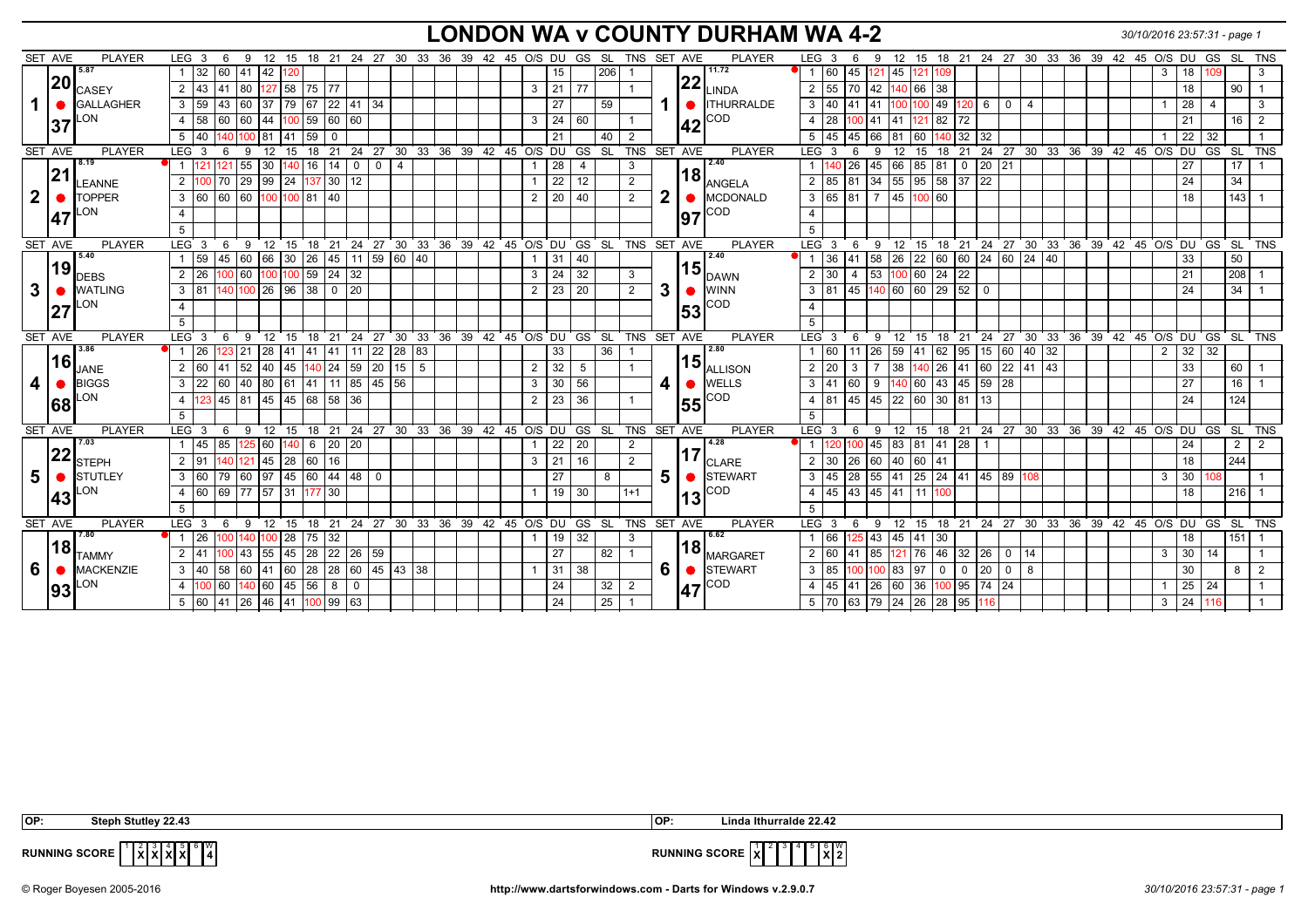# **LONDON WA v COUNTY DURHAM WA 4-2** 30/10/2016 23:57:32 - page 2

| PLAYER          | W/L | <b>LWON</b> I | <b>LOST</b> | <b>AVE</b> | <b>TAVE</b> | <b>PTS</b> | <b>DRTS</b> | <b>TON</b> | TON+ | 180 | <b>TONS</b> | <b>PLAYER</b>        | W/L | <b>LWON</b> | <b>LOST</b> | <b>AVE</b> | <b>TAVE</b> | <b>PTS</b> | <b>DRTS</b> | <b>TON</b> | TON+ | 180 | <b>TONS</b> |
|-----------------|-----|---------------|-------------|------------|-------------|------------|-------------|------------|------|-----|-------------|----------------------|-----|-------------|-------------|------------|-------------|------------|-------------|------------|------|-----|-------------|
| Casey Gallagher |     |               |             | 20.37      | 5.87        | 2200       | 801         |            |      |     |             | Linda Ithurralde     |     |             |             | 22.42      | 11.72       | 2399       | 107         |            |      |     | 10          |
| Leanne Topper   |     |               |             | 21.47      | 8.19        | 1503       |             |            |      |     |             | Angela Mcdonald      |     |             |             | 18.97      | 2.40        | 1309       | 69          |            |      |     |             |
| Debs Watling    |     |               |             | 19.27      | 5.40        | 1503       | 78          |            |      |     |             | l Dawn Winn          |     |             |             | 15.53      | 2.40        | 1211       |             |            |      |     |             |
| Jane Biggs      |     |               |             | 16.68      | 3.86        | 1968       | 118         |            |      |     |             | <b>Allison Wells</b> |     |             |             | 15.55      | 2.80        | 1804       | 116         |            |      |     |             |
| Steph Stutley   |     |               |             | 22.43      | 7.03        | 1996       |             |            |      |     | $5+$        | <b>Clare Stewart</b> |     |             |             | 17.13      | 4.28        | 1542       | 90          |            |      |     |             |
| Tammy Mackenzie |     |               |             | 18.93      | 7.80        | 2366       | 125         |            |      |     |             | Margaret Stewart     |     |             |             | 18.47      | 6.62        | 2346       | 127         |            |      |     |             |
| <b>TOTALS</b>   |     | 16            |             | 19.62      | 0.00        | 11536      | 588         | 23         |      |     | $32+7$      | <b>TOTALS</b>        |     |             |             | 18.08      | 0.00        | 10611      | 587         | 20         |      |     | 26          |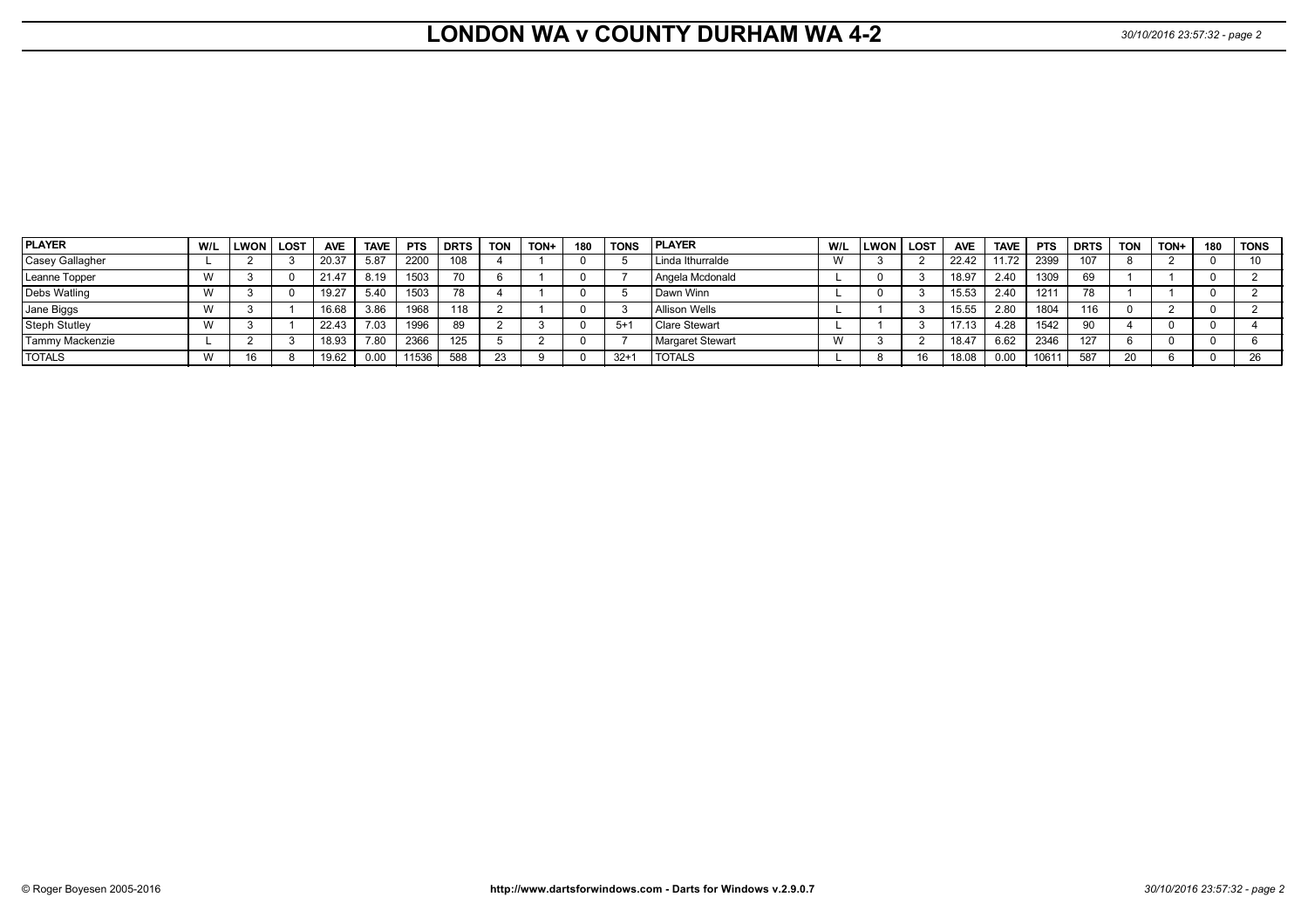## **LONDON MB v COUNTY DURHAM MB 5-7** *30/10/2016 23:57:45 - page 1*

|              | SET AVE   | <b>PLAYER</b>                               | LEG <sub>3</sub>                                               | 6        |              |                                 |                                                       |                     |                |                |  |                     |                 | 9 12 15 18 21 24 27 30 33 36 39 42 45 O/S DU GS SL               | TNS SET AVE             |                |           | <b>PLAYER</b>                                 | LEG <sub>3</sub>           | 6                                                            | 9  |                |                                       |                        |                 | 12  15  18  21  24  27  30  33  36  39  42  45  O/S  DU  |  |  |  |                      | GS              | SL               | <b>TNS</b>     |
|--------------|-----------|---------------------------------------------|----------------------------------------------------------------|----------|--------------|---------------------------------|-------------------------------------------------------|---------------------|----------------|----------------|--|---------------------|-----------------|------------------------------------------------------------------|-------------------------|----------------|-----------|-----------------------------------------------|----------------------------|--------------------------------------------------------------|----|----------------|---------------------------------------|------------------------|-----------------|----------------------------------------------------------|--|--|--|----------------------|-----------------|------------------|----------------|
|              |           | 6.44                                        | $1 \overline{56}$                                              |          |              |                                 | 20 45 90 60 60 145                                    |                     |                |                |  |                     | 21              | 25                                                               |                         |                |           | 9.67                                          |                            | 60                                                           |    | 135 100 100 86 |                                       | 10  <br>$\overline{0}$ | 10 <sup>°</sup> |                                                          |  |  |  | 23                   | 10              |                  |                |
|              | 22        | <b>KEVIN</b>                                | 2 140 81 60 60 140 10 6 4                                      |          |              |                                 |                                                       |                     |                |                |  | $\mathbf{1}$        | 22              | $\overline{4}$                                                   | 2                       |                |           | $ 24 _{\text{DARREN}}$                        | $2 \mid 41$                |                                                              |    |                | $100$ 81 $140$ 43 88 4                |                        |                 |                                                          |  |  |  | 21                   |                 | $\overline{4}$   | 2              |
| 1            |           | <b>REID</b>                                 | 3 60                                                           |          |              | 43 93 99 48                     |                                                       |                     |                |                |  |                     | 15              | 158                                                              |                         |                |           | $\bullet$ MELDERIS                            | 3 81                       | 60                                                           |    |                | $140$ 85 99 36                        |                        |                 |                                                          |  |  |  | 16<br>$\mathbf{1}$   | 36              |                  |                |
|              | $\bullet$ | LON                                         |                                                                |          |              |                                 |                                                       |                     |                |                |  |                     |                 |                                                                  |                         |                |           | COD                                           |                            |                                                              |    |                |                                       |                        |                 |                                                          |  |  |  |                      |                 |                  |                |
|              | 80        |                                             | $\overline{4}$                                                 |          |              |                                 | 00 96 119 60 58 28 20                                 |                     |                |                |  |                     | 21              | 20 <sup>1</sup>                                                  | 2                       |                | 69        |                                               | $4 \mid 41$                |                                                              |    |                | 140 60 24 41 83 112                   |                        |                 |                                                          |  |  |  | 21<br>3              | 112             |                  | 2              |
|              |           |                                             | 5                                                              |          |              |                                 |                                                       |                     |                |                |  |                     |                 |                                                                  |                         |                |           |                                               | 5                          |                                                              |    |                |                                       |                        |                 |                                                          |  |  |  |                      |                 |                  |                |
|              | SET AVE   | <b>PLAYER</b><br>6.20                       | $LEG \ 3$                                                      |          |              |                                 |                                                       |                     |                |                |  |                     |                 | 6 9 12 15 18 21 24 27 30 33 36 39 42 45 O/S DU GS SL TNS SET AVE |                         |                |           | <b>PLAYER</b>                                 | $LEG$ 3                    | 6                                                            |    |                |                                       |                        |                 | ່ 9 12 15 18 21 24 27 30 33 36 39 42 45 O/S DU GS SL TNS |  |  |  |                      |                 |                  |                |
|              | 24        |                                             | 1   81                                                         |          |              |                                 | 140 45 90 89 16 40                                    |                     |                |                |  | 2                   | 20              | 40                                                               | $\overline{1}$          |                |           | 17.60                                         | $1 \mid 41$                | 50                                                           |    |                | 140 28 80 60                          |                        |                 |                                                          |  |  |  | 18                   |                 | 102 <sub>1</sub> |                |
|              |           | <b>DAVID</b>                                | 2 60                                                           | $100$ 55 | 43           |                                 | 100 89 54                                             |                     |                |                |  | 3                   | 21              | 54                                                               | 2                       |                |           | $ 23 _{\rm CHRIS}$                            | 2                          | 85<br>45                                                     |    |                | $100$ 100 41 94 2                     |                        |                 |                                                          |  |  |  | 21                   |                 | 34               | 2              |
| $\mathbf{2}$ | $\bullet$ | <b>WAWRZEWSKI</b>                           | $3 \mid 45 \mid 140 \mid 140 \mid 85 \mid 59 \mid 16 \mid 16$  |          |              |                                 |                                                       |                     |                |                |  | 3                   | 21              | 16                                                               | $\overline{2}$          | $\mathbf{2}$   |           | $\bullet$ ALLUM                               |                            | 3 140 30 140 140 11 20                                       |    |                |                                       |                        |                 |                                                          |  |  |  | 18                   |                 |                  | $20 \mid 3$    |
|              | 24        | LON                                         | $\overline{4}$                                                 |          |              |                                 |                                                       |                     |                |                |  |                     |                 |                                                                  |                         |                | 63        | COD                                           | $\overline{4}$             |                                                              |    |                |                                       |                        |                 |                                                          |  |  |  |                      |                 |                  |                |
|              |           |                                             | $5\overline{5}$                                                |          |              |                                 |                                                       |                     |                |                |  |                     |                 |                                                                  |                         |                |           |                                               | $5^{\circ}$                |                                                              |    |                |                                       |                        |                 |                                                          |  |  |  |                      |                 |                  |                |
|              | SET AVE   | PLAYER                                      | LEG <sub>3</sub>                                               |          |              |                                 |                                                       |                     |                |                |  |                     |                 | 6 9 12 15 18 21 24 27 30 33 36 39 42 45 O/S DU GS SL             | TNS SET AVE             |                |           | PLAYER                                        | $LEG$ 3                    | 6                                                            |    |                |                                       |                        |                 | 9 12 15 18 21 24 27 30 33 36 39 42 45 O/S DU GS          |  |  |  |                      |                 |                  | SL TNS         |
|              |           | 11.61                                       | 1 60                                                           |          | 60 60 55     |                                 | 140 58                                                |                     |                |                |  |                     | 18              | 68                                                               | $\overline{1}$          |                |           | 13.26                                         | 1 81                       | $5\overline{)}$                                              |    |                | 100 41 100 131 43                     |                        |                 |                                                          |  |  |  | 21<br>3 <sup>1</sup> | 43              |                  | 3              |
|              | 25        | <b>MATTHEW</b>                              | 2                                                              |          |              | $40$ 60 $100$ 96 65 0           |                                                       |                     |                |                |  |                     | $\overline{18}$ | 40                                                               | 2                       |                | 24        | <b>JOHN</b>                                   | 2                          |                                                              |    | 100 57         | 44 20                                 |                        |                 |                                                          |  |  |  | $\overline{2}$<br>17 | $\overline{20}$ |                  | 3+1            |
| 3            | $\bullet$ | <b>FINCH</b>                                | 3 60 96 121 41                                                 |          |              |                                 | 140 43                                                |                     |                |                |  | 2                   | 17              | 43                                                               | 2                       | 3 <sup>1</sup> | $\bullet$ | <b>I</b> TEAL                                 | 3   81                     | 60                                                           |    |                | 66 60 43 40                           |                        |                 |                                                          |  |  |  | 18                   |                 | 151              |                |
|              |           | LON                                         | $\overline{4}$                                                 |          | 40 60 100 41 |                                 | $140$ 10 10                                           |                     |                |                |  | $\overline{2}$      | 20              | 10                                                               | 3                       |                |           | <b>COD</b>                                    | $\overline{4}$             | 100                                                          |    |                | 100 60 62 31                          |                        |                 |                                                          |  |  |  | 18                   |                 | 8 <sup>1</sup>   | $\mathbf{3}$   |
|              | 54        |                                             | 5 43 60 84 60                                                  |          |              |                                 | 41                                                    |                     |                |                |  |                     | $\overline{18}$ | 73                                                               |                         |                | 96        |                                               | $5\overline{5}$            | 43                                                           | 60 |                | 135 53 30 40                          |                        |                 |                                                          |  |  |  | 20 <sup>1</sup>      | 40              |                  |                |
|              | SET AVE   | <b>PLAYER</b>                               | LEG <sub>3</sub>                                               | 6        | 9            |                                 |                                                       |                     |                |                |  |                     |                 | 12 15 18 21 24 27 30 33 36 39 42 45 O/S DU GS SL                 | TNS SET AVE             |                |           | <b>PLAYER</b>                                 | $LEG \ 3$                  | 6                                                            | 9  | 12             |                                       |                        |                 | 15 18 21 24 27 30 33 36 39 42 45 O/S DU GS SL TNS        |  |  |  |                      |                 |                  |                |
|              |           | 3.65                                        | $\vert$ 43<br>$\overline{1}$                                   | 22<br>43 |              | 80                              | 26 87 20 20 10 6                                      |                     |                | $\overline{2}$ |  |                     | 36              | 2                                                                |                         |                |           | $\sqrt{3.00}$                                 | $1 \overline{30}$          | 45                                                           |    | 45 30          | 45 55 45                              |                        |                 | 22 62 42 40 40                                           |  |  |  | 34                   | 40              |                  |                |
|              | 16        |                                             | 2 <sup>1</sup>                                                 |          |              |                                 | $\overline{00}$ 60 40 84 38 89 36                     |                     |                |                |  |                     | $\overline{21}$ | 54                                                               |                         |                |           | $ 17 _{\text{MICHAEL}}$                       | 2 60                       |                                                              |    |                | $100\,60\,95\,60\,42\,42\,42$         |                        |                 |                                                          |  |  |  | $\overline{2}$       | $23 \mid 42$    |                  |                |
|              |           | <b>STEVE</b><br><b>DAY</b>                  | $\overline{3}$                                                 |          |              |                                 | 25 45 36 30 45 60 81 8                                |                     | 16 15          |                |  |                     | 30              | 40                                                               | $\overline{1}$          | 4              |           | THOMPSON                                      |                            | $3 \mid 45 \mid 85 \mid 100 \mid 100 \mid 82 \mid 77 \mid 9$ |    |                |                                       |                        |                 | $1 1 0 1 2$                                              |  |  |  | $2 \mid 29 \mid$     | 2               |                  | 2              |
| 4            | $\bullet$ | LON                                         |                                                                |          |              |                                 |                                                       |                     |                |                |  |                     |                 |                                                                  |                         |                | $\bullet$ |                                               |                            |                                                              |    |                |                                       |                        |                 |                                                          |  |  |  |                      |                 |                  |                |
|              | 17        |                                             | $\overline{4}$                                                 |          |              |                                 |                                                       |                     |                |                |  |                     |                 |                                                                  |                         |                | 48        | COD                                           | $\overline{4}$             |                                                              |    |                |                                       |                        |                 |                                                          |  |  |  |                      |                 |                  |                |
|              |           |                                             | $\overline{5}$                                                 |          |              |                                 |                                                       |                     |                |                |  |                     |                 |                                                                  |                         |                |           |                                               | 5                          |                                                              |    |                |                                       |                        |                 |                                                          |  |  |  |                      |                 |                  |                |
|              | SET AVE   | <b>PLAYER</b><br>4.00                       | LEG <sub>3</sub>                                               | 6        |              |                                 |                                                       |                     |                |                |  |                     |                 | 9 12 15 18 21 24 27 30 33 36 39 42 45 O/S DU GS SL TNS SET AVE   |                         |                |           | <b>PLAYER</b>                                 | LEG <sub>3</sub>           | 6                                                            |    |                |                                       |                        |                 | 9 12 15 18 21 24 27 30 33 36 39 42 45 O/S DU GS SL TNS   |  |  |  |                      |                 |                  |                |
|              |           |                                             |                                                                |          |              |                                 |                                                       |                     |                |                |  |                     |                 |                                                                  |                         |                |           |                                               |                            |                                                              |    |                |                                       |                        |                 |                                                          |  |  |  |                      |                 |                  |                |
|              |           |                                             | l 69<br>$\mathbf{1}$                                           | 82 60    |              |                                 | 100 59 40 37 44                                       |                     | $\overline{0}$ |                |  |                     | 27              | 10                                                               | $\overline{1}$          |                |           | 5.14                                          | $1 \vert 60$               | 60                                                           |    |                |                                       |                        |                 | 59 140 60 56 26 20 0 20                                  |  |  |  | 28                   | 20              |                  |                |
|              |           |                                             | 2 100 80 22 41 36 22 100                                       |          |              |                                 |                                                       |                     |                |                |  |                     | 21              | 100                                                              | 2                       |                |           |                                               | $\overline{2}$ 58          |                                                              |    |                | $\frac{1}{95}$ 58 81 59 58 92         |                        |                 |                                                          |  |  |  | 21<br>3              | 92              |                  |                |
| 5            | $\bullet$ | $\bm{ 18 }_{\sf PAUL}$<br><b>KILLINGTON</b> | 3 60 44 22                                                     |          |              |                                 |                                                       |                     |                |                |  |                     | 12              | 275                                                              |                         |                |           | $ 24 _{\text{STEPHEN}}$<br>$5 6$ ANNAN        | $\mathbf{3}$               |                                                              |    | 140 100 93 34  |                                       |                        |                 |                                                          |  |  |  |                      | $13 \mid 34$    |                  | 3              |
|              |           | LON                                         | $\overline{4}$                                                 |          |              |                                 |                                                       |                     |                |                |  |                     |                 |                                                                  |                         |                |           | <b>COD</b>                                    | $\overline{4}$             |                                                              |    |                |                                       |                        |                 |                                                          |  |  |  |                      |                 |                  |                |
|              | 63        |                                             | 5                                                              |          |              |                                 |                                                       |                     |                |                |  |                     |                 |                                                                  |                         |                | 24        |                                               | $5\overline{)}$            |                                                              |    |                |                                       |                        |                 |                                                          |  |  |  |                      |                 |                  |                |
|              | SET AVE   | <b>PLAYER</b>                               | $LEG \ 3$                                                      |          |              |                                 |                                                       |                     |                |                |  |                     |                 | 6 9 12 15 18 21 24 27 30 33 36 39 42 45 O/S DU GS SL TNS SET AVE |                         |                |           | <b>PLAYER</b>                                 | $LEG \ 3$                  | 6                                                            |    |                |                                       |                        |                 | 9 12 15 18 21 24 27 30 33 36 39 42 45 O/S DU GS SL TNS   |  |  |  |                      |                 |                  |                |
|              |           | 6.95                                        | -1 F                                                           |          |              |                                 | 80 140 41 60 60 15 5                                  |                     |                |                |  | $\overline{2}$      | 20              | 5                                                                | $2+1$                   |                |           | 1.40                                          | 1 45                       |                                                              |    |                | 41 42 85 85 81                        |                        |                 |                                                          |  |  |  | 18                   |                 | 122              |                |
|              | 23        | <b>MICHAEL</b>                              | 2 <sup>1</sup>                                                 |          |              | $\overline{00}$ 60 140 60 90 51 |                                                       |                     |                |                |  | 2                   | 17              | 51                                                               | 2                       |                |           |                                               | 2 95                       |                                                              |    |                | 86 60 60 85 99                        |                        |                 |                                                          |  |  |  | 18                   |                 | 16               |                |
| 6            | l e       | <b>ARTISS</b>                               | 3 60                                                           |          |              |                                 | $\boxed{43}$ 60 55 43 135 69 0                        |                     | 36             |                |  | 2                   | $\overline{26}$ | 36                                                               | $\overline{1}$          | 6              | $\bullet$ | $\left 22\right _{\text{MATTHEW}}$<br>HODGSON |                            | 3 85 24 45 41 140 58 38 30                                   |    |                |                                       |                        |                 |                                                          |  |  |  | 24                   |                 | 40               |                |
|              |           | LON                                         | $\overline{4}$                                                 |          |              |                                 |                                                       |                     |                |                |  |                     |                 |                                                                  |                         |                |           | COD                                           | $\overline{4}$             |                                                              |    |                |                                       |                        |                 |                                                          |  |  |  |                      |                 |                  |                |
|              | 86        |                                             |                                                                |          |              |                                 |                                                       |                     |                |                |  |                     |                 |                                                                  |                         |                |           |                                               |                            |                                                              |    |                |                                       |                        |                 |                                                          |  |  |  |                      |                 |                  |                |
|              | SET AVE   | <b>PLAYER</b>                               | $\overline{5}$<br>$LEG^{\cdot}$ 3                              | 6        |              |                                 |                                                       |                     |                |                |  |                     |                 | 9 12 15 18 21 24 27 30 33 36 39 42 45 O/S DU GS SL TNS SET AVE   |                         |                |           | <b>PLAYER</b>                                 | $5\overline{)}$<br>$LEG$ 3 | ່ 6                                                          |    |                |                                       |                        |                 | 9 12 15 18 21 24 27 30 33 36 39 42 45 O/S DU GS SL TNS   |  |  |  |                      |                 |                  |                |
|              |           | 8.45                                        | $1 \vert 140$                                                  |          | 23 60 64     |                                 | $135 \begin{array}{ c c } 0 & 39 & 40 \\ \end{array}$ |                     |                |                |  | $\mathbf{1}$        | 22              | 40                                                               | 2                       |                |           | 4.12                                          |                            | 1 40 59 59 97 99 97 10                                       |    |                |                                       |                        | $\Omega$        |                                                          |  |  |  | 24                   |                 | 40               |                |
|              | 23        |                                             | 2                                                              |          |              |                                 |                                                       |                     |                |                |  | $\mathbf{1}$        |                 |                                                                  |                         |                | 21        |                                               |                            |                                                              |    |                |                                       |                        |                 |                                                          |  |  |  |                      |                 |                  |                |
|              |           | <b>NICK</b>                                 |                                                                | 24<br>85 |              | 125 97                          |                                                       | $0 \mid 30 \mid 40$ |                |                |  |                     | 22              | 40                                                               | 2                       |                |           | PAUL                                          | $2 \mid 43$                | 48                                                           |    |                | 81 40 99 38 14                        |                        |                 |                                                          |  |  |  | 21                   |                 | 38               |                |
|              | $\bullet$ | <b>COCKS</b>                                | 3 <sup>1</sup>                                                 |          |              |                                 | 26 100 105 89 21 20                                   |                     |                |                |  | 3                   | 21              | 20                                                               | 3 <sup>3</sup>          |                |           | TENNANT                                       | 3 <sup>1</sup>             | 60<br>3                                                      |    |                | 132 58 140 68 32                      |                        |                 |                                                          |  |  |  | 21                   |                 | 8                | $\overline{2}$ |
|              |           | LON                                         | $\overline{4}$                                                 |          |              |                                 |                                                       |                     |                |                |  |                     |                 |                                                                  |                         |                |           | COD                                           | $\overline{4}$             |                                                              |    |                |                                       |                        |                 |                                                          |  |  |  |                      |                 |                  |                |
|              |           |                                             | 5                                                              |          |              |                                 |                                                       |                     |                |                |  |                     |                 |                                                                  |                         |                |           |                                               | 5                          |                                                              |    |                |                                       |                        |                 |                                                          |  |  |  |                      |                 |                  |                |
|              | SET AVE   | <b>PLAYER</b>                               | $LEG^{\prime}$ 3                                               | 6        |              |                                 |                                                       |                     |                |                |  |                     |                 | 9 12 15 18 21 24 27 30 33 36 39 42 45 O/S DU GS SL               | TNS SET AVE             |                |           | PLAYER                                        | $LEG$ 3                    | 6                                                            | 9  |                |                                       |                        |                 | 12 15 18 21 24 27 30 33 36 39 42 45 O/S DU GS SL TNS     |  |  |  |                      |                 |                  |                |
|              |           | 11.65                                       | 1 60                                                           |          |              | 100 100 85 80 76                |                                                       |                     |                |                |  | 3                   | 18              | 76                                                               | 2                       |                |           | 17.65                                         | 1 100                      | 55                                                           |    | 100 100 45     |                                       |                        |                 |                                                          |  |  |  | 15                   |                 |                  | $101$ 3        |
|              | 25        | <b>MATT</b>                                 | 2 60                                                           | 95 81    |              | 135 81 9                        |                                                       |                     |                |                |  |                     | 18              | 40                                                               | $\overline{1}$          |                |           | $ 24 _{\text{GERRY}}$                         | 2 <sup>1</sup>             | 60                                                           |    |                | $95 \mid 100 \mid 72 \mid 33 \mid 16$ |                        |                 |                                                          |  |  |  | 19                   | 16              |                  | 2              |
| 8            | I O       | <b>WINZAR</b>                               | $3 \mid 41$                                                    | 100      | 100          | 58 60 110                       |                                                       |                     |                |                |  |                     | 18              | 32                                                               | $\overline{\mathbf{3}}$ | 8 <sup>1</sup> | $\bullet$ | HALL                                          | 3 60                       | 140                                                          |    | 85   81        | $\overline{99}$<br>36                 |                        |                 |                                                          |  |  |  | 16                   | $\overline{36}$ |                  |                |
|              | 88        | LON                                         | $\overline{4}$<br>l 58<br>$5 \mid 41 \mid 140 \mid 45 \mid 60$ | 60 45    | 100          | 140                             | 58 40<br>140 35 40                                    |                     |                |                |  | $\overline{1}$<br>3 | 19<br>21        | 40<br>40                                                         | 2<br>2                  |                | 12        | COD                                           | 4 85                       | 81<br>5 43 81 43 42 45 46                                    |    |                | 26   100   83   30   40               |                        |                 |                                                          |  |  |  | 21<br>18             |                 | 56<br>201        | $\overline{1}$ |



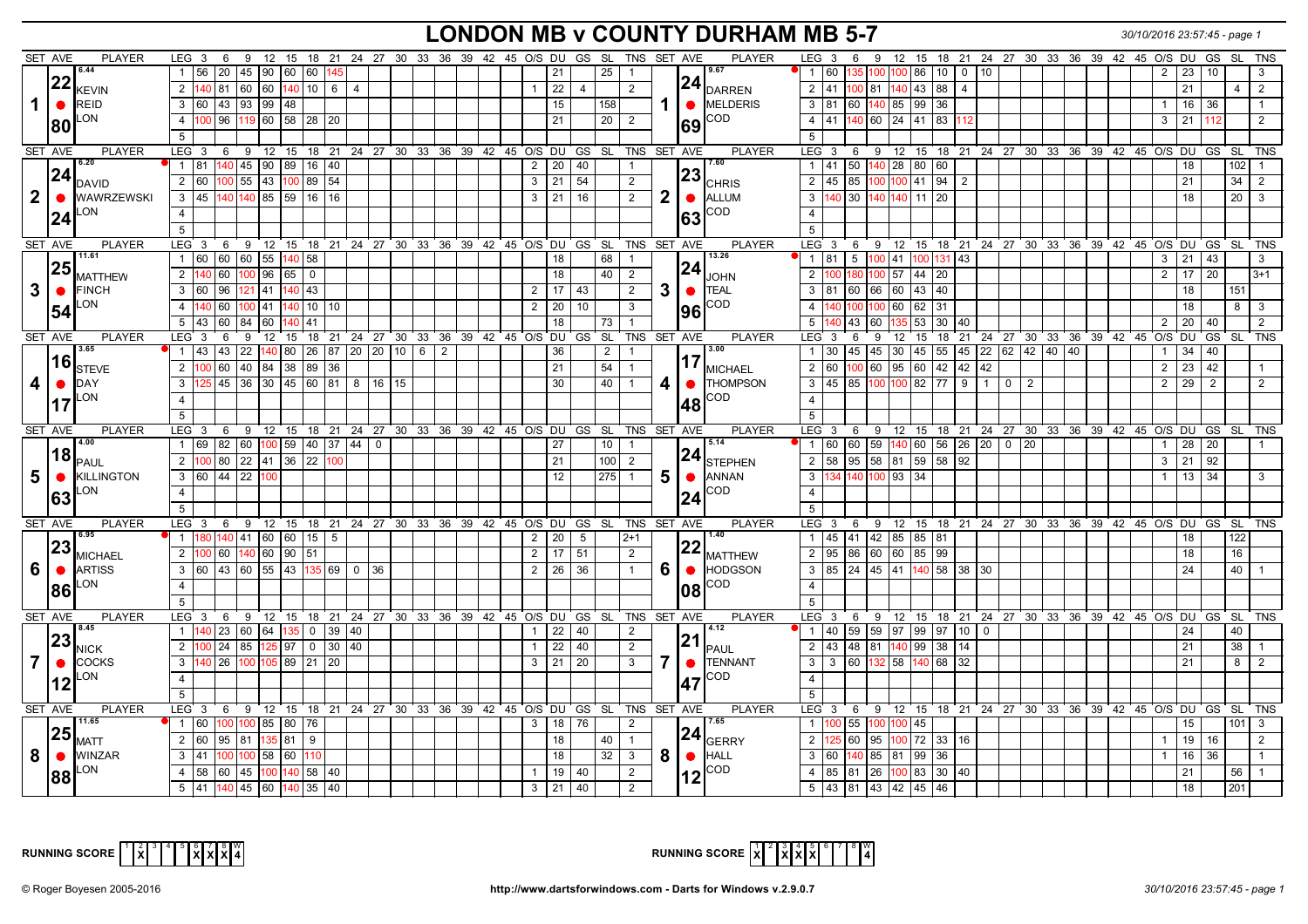## **LONDON MB v COUNTY DURHAM MB 5-7** *30/10/2016 23:57:48 - page 2*

|       | SET AVE | <b>PLAYER</b>       | LEG <sub>3</sub>     |                      | q        | 12               |                   | 18     | -21          | 24 | 27              | 30<br>33              | 36 | 39 |               | 42 45 O/S DU |                |           | GS         | SL        | TNS            | SET AVE |     |                                   | <b>PLAYER</b>                     | LEG              |                                  | 6           |                  |          | 18<br>15   | 21                                | 24 | 27          | 30              | 33                    | 36<br>39 |          | 42 45 O/S DU |        | GS        | -SL             | TNS          |
|-------|---------|---------------------|----------------------|----------------------|----------|------------------|-------------------|--------|--------------|----|-----------------|-----------------------|----|----|---------------|--------------|----------------|-----------|------------|-----------|----------------|---------|-----|-----------------------------------|-----------------------------------|------------------|----------------------------------|-------------|------------------|----------|------------|-----------------------------------|----|-------------|-----------------|-----------------------|----------|----------|--------------|--------|-----------|-----------------|--------------|
|       |         | 6.59                |                      | 122                  | 99 59    | 60               | 45 96             |        | 13           |    |                 |                       |    |    |               |              |                | 21        |            |           |                |         |     | 16.95                             |                                   |                  |                                  | 85          |                  | 41       | 45         | $ 20\rangle$                      |    |             |                 |                       |          |          |              | 22     | 40        |                 |              |
|       | 23      | <b>STEVE</b>        | 43<br>2              |                      |          | 76 100 100 83    |                   | 65     | 18           |    |                 |                       |    |    |               |              |                | 21        |            | 16        | 2              |         |     | $\mathbf{24}\vert_{\mathsf{LEO}}$ |                                   |                  | $2 \mid 41$                      | 95          |                  | 100 55   |            | $ 40\rangle$                      |    |             |                 |                       |          |          |              | 19     | 40        |                 | 2            |
| 9 I   |         | <b>DOUGLAS</b>      | $\mathbf{3}$         |                      |          | 137 30 100 24 26 |                   |        |              |    |                 |                       |    |    |               |              |                | 18        |            | 84        | $\mathbf{3}$   | 9       |     |                                   | MIDDLETON                         | $3 \mid 10$      |                                  | $\sqrt{85}$ |                  |          |            |                                   |    |             |                 |                       |          |          | 2            | 20     | 40        |                 | 2            |
|       |         | ON.                 | $\overline{4}$       |                      |          |                  |                   |        |              |    |                 |                       |    |    |               |              |                |           |            |           |                |         | 64  | ∥COD                              |                                   |                  |                                  |             |                  |          |            |                                   |    |             |                 |                       |          |          |              |        |           |                 |              |
|       |         |                     | 5                    |                      |          |                  |                   |        |              |    |                 |                       |    |    |               |              |                |           |            |           |                |         |     |                                   |                                   | 5                |                                  |             |                  |          |            |                                   |    |             |                 |                       |          |          |              |        |           |                 |              |
|       | SET AVE | <b>PLAYER</b>       | LEG <sup>®</sup>     |                      | $\alpha$ | 12               |                   | 18     | 21           | 24 | $\overline{27}$ | 33<br>30 <sup>°</sup> | 36 | 39 | $42 \quad 45$ |              | O/S DU         |           | ์ GS       | SL        | <b>TNS</b>     | SET AVE |     |                                   | <b>PLAYER</b>                     | <b>LEG</b>       |                                  | 6           |                  | 12       | 15         | ່ 18 ່ 21                         |    | $24$ 27     | ່ 30            | $\overline{33}$<br>36 | 39       | 42       | $45$ O/S DU  |        | GS        | <b>SL</b>       | TNS          |
|       |         | 8.86                | 47                   | 62                   | 45       | 43               |                   | 33     |              | 32 |                 |                       |    |    |               |              | 3              | 24        | 32         |           | 2              |         |     | 6.73                              |                                   |                  | 60                               | l 41        | 45               | 95       | 99<br>41   | 60                                |    |             |                 |                       |          |          |              | 21     |           | 60              |              |
|       | 23      | <b>JOHNNY</b>       | 60<br>$\overline{2}$ |                      |          | D 80             | 45                | 63     | 44           | 24 |                 |                       |    |    |               |              |                | 24        |            |           |                |         |     |                                   | $\left 23\right _{\text{CRAIGE}}$ |                  | 2 60                             | 83          |                  | 60<br>60 |            | $\begin{array}{c} 39 \end{array}$ |    | 38 20       |                 |                       |          |          |              | 25     | 20        |                 |              |
| ، ∣10 |         | <b>STEFANO</b>      | $3 \mid 58$          |                      | 48 59    | $ 99\rangle$     | 81                | 60     | 23           |    |                 |                       |    |    |               |              |                | 21        |            | 73        |                | 10l d   |     |                                   | NIXON                             |                  | 3 60                             | 140 41      |                  | 41       | 47 60      | 12                                |    |             |                 |                       |          |          | 3            | 21     | 112       |                 | 2            |
|       | 25      |                     | $\overline{4}$       |                      | 35   47  | 100 80           |                   |        |              |    |                 |                       |    |    |               |              | 3              | 15        | 80         |           | 3              |         | 47  | ICOD                              |                                   |                  | 4 99                             | 60          | 60               | 84       |            |                                   |    |             |                 |                       |          |          |              | 15     |           | 98              |              |
|       |         |                     | 45<br>5              |                      | 00 99    | $ 26\rangle$     | 99                | 76     |              |    |                 |                       |    |    |               |              |                | 18        |            | 56        |                |         |     |                                   |                                   | 5 <sup>1</sup>   |                                  | 60          | <b>181</b>       |          | 55 100 84  |                                   |    |             |                 |                       |          |          | 3            |        | 84        |                 |              |
|       | SET AVE | PLAYER              | LEG <sup>®</sup>     |                      |          |                  |                   | 18     | 21           | 24 | 27              | 30<br>33              | 36 | 39 | 42            | 45           | O/S            | `DU       | GS         | <b>SL</b> | <b>TNS</b>     | SET AVE |     |                                   | <b>PLAYER</b>                     | LEG <sup>®</sup> |                                  |             |                  |          |            | 21                                | 24 | $\sqrt{27}$ | ີ 30            | 33<br>36              | 39       | 42<br>45 |              | O/S DU | <b>GS</b> | -SL             | TNS          |
|       |         | 9.99                | 80                   |                      |          |                  | 39 62             |        |              |    |                 |                       |    |    |               |              | 3              | 15        | 62         |           | 3              |         |     | 5.95                              |                                   |                  | 26                               |             | 40 83            | 44       |            |                                   |    |             |                 |                       |          |          |              | 15     |           | 108             | 2            |
|       |         | $ 23 _{\text{TOM}}$ | 60<br>$\overline{2}$ |                      |          | 160              |                   | 00 41  | 40 20        |    |                 |                       |    |    |               |              |                | 24        |            | 20        | 2              |         |     | $ 24 $ Lee                        |                                   |                  | 2 40                             | 98          |                  | 60<br>59 |            | 34 35 64                          |    |             |                 |                       |          |          | 3            | 24     | 64        |                 |              |
|       |         | <b>MCGURN</b>       | 3                    |                      |          | 00 85 60 43      |                   |        |              |    |                 |                       |    |    |               |              |                | 15        |            | 113       | $\overline{2}$ |         |     |                                   | <b>WRIGHT</b>                     |                  | 3 80                             | 81          | 100 83 82        |          | <b>175</b> |                                   |    |             |                 |                       |          |          | 3            | 18     | 75        |                 |              |
|       | 92      | ON.                 | $\overline{4}$       |                      | 85 55    | 22               |                   | 40 59  | $ 20\rangle$ | 15 |                 |                       |    |    |               |              |                | 24        |            | 5         | 2              |         | 100 | ∥COD                              |                                   |                  |                                  | 121         | 59 30            |          | 96<br>58   | 78                                | 18 |             |                 |                       |          |          |              | 22     | 18        |                 |              |
|       |         |                     | 5                    |                      |          |                  |                   |        |              |    |                 |                       |    |    |               |              |                |           |            |           |                |         |     |                                   |                                   | 5                |                                  |             |                  |          |            |                                   |    |             |                 |                       |          |          |              |        |           |                 |              |
|       | SET AVE | PLAYER              | $LEG \ 3$            |                      | $\Omega$ | 12               |                   | 18     | 21           | 24 | 27              | 33<br>30              | 36 | 39 | 42            | 45           | O/S            | <b>DU</b> | GS         | SL        | TNS            | SET AVE |     |                                   | <b>PLAYER</b>                     | LEG <sup>T</sup> |                                  |             |                  | 12       | 18         | 21                                | 24 | 27          | 30 <sup>°</sup> | 33<br>36              | 39       | 42       | 45 O/S DU    |        | GS        | <b>SL</b>       | TNS          |
|       |         | 10.48               | 50                   | 55                   |          | 83               | 30                | 45     | 58           | 40 | 40              |                       |    |    |               |              | $\overline{2}$ | 26        | 40         |           |                |         |     | 12.20                             |                                   |                  | 95                               |             | 60               | 60<br>60 | 24         | 95                                |    |             |                 |                       |          |          |              | 24     |           | 26              |              |
|       | 22      | <b>ROB</b>          | 28<br>$\overline{2}$ | 36                   |          | 45               |                   | 100 22 | $105$ 25     |    |                 |                       |    |    |               |              | 2              | 23        | 25         |           | 3              |         |     |                                   | $\bm{25}$ MARTIN                  |                  | $2 \mid 40$                      | 140 I1      | 100 41           | 41       | 42         | $\sqrt{57}$                       | 21 |             |                 |                       |          |          |              | 24     |           | 19              | 2            |
|       |         | <b>EDWARDS</b>      | 3 45                 |                      |          | 81 36 60         | $.145$ $^{\circ}$ | 140    |              |    |                 |                       |    |    |               |              |                | 18        |            | 94        |                | 12I e   |     |                                   | $\bullet$ FARMER                  |                  | $3 \mid 24$                      | 81          | 55 95 180 66     |          |            |                                   |    |             |                 |                       |          |          | 3            |        | 66        |                 | $1+1$        |
|       | 103     | ON.                 | $4 \mid 41$          |                      |          | $100$ 45 41      |                   |        |              |    |                 |                       |    |    |               |              |                | 12        |            | 274       |                |         | 42  | ∥COD                              |                                   |                  |                                  |             | 4 120 100 180 61 | 40       |            |                                   |    |             |                 |                       |          |          | 3            | 15     | 40        |                 | l 3+1        |
|       |         |                     | $5^{\circ}$          | 123 26 100 140 80 32 |          |                  |                   |        |              |    |                 |                       |    |    |               |              | 3              | 18        | $\vert$ 32 |           | 3              |         |     |                                   |                                   |                  | $5 \vert 140 \vert 121 \vert 41$ |             |                  | 139 40   |            |                                   |    |             |                 |                       |          |          |              | 15     |           | 20 <sup>1</sup> | $\mathbf{3}$ |

| OP:                                                                                                      | John Teal 24.96                                                                                             |
|----------------------------------------------------------------------------------------------------------|-------------------------------------------------------------------------------------------------------------|
| Matt Winzar 25.88                                                                                        | <b>IOP</b>                                                                                                  |
| $^{\circ}$ 11112 $\cdot$<br><b>RUNNING SCORE</b><br>$\mathbf{I} \mathbf{v}$<br> X X X <br>IXI 5<br>1 A I | 11 12 W<br><br>.<br>vivi<br>l v l v l v l<br>. .<br><b>RUNNING SCORE</b><br><u>iaiaia</u> i<br>$\mathbf{A}$ |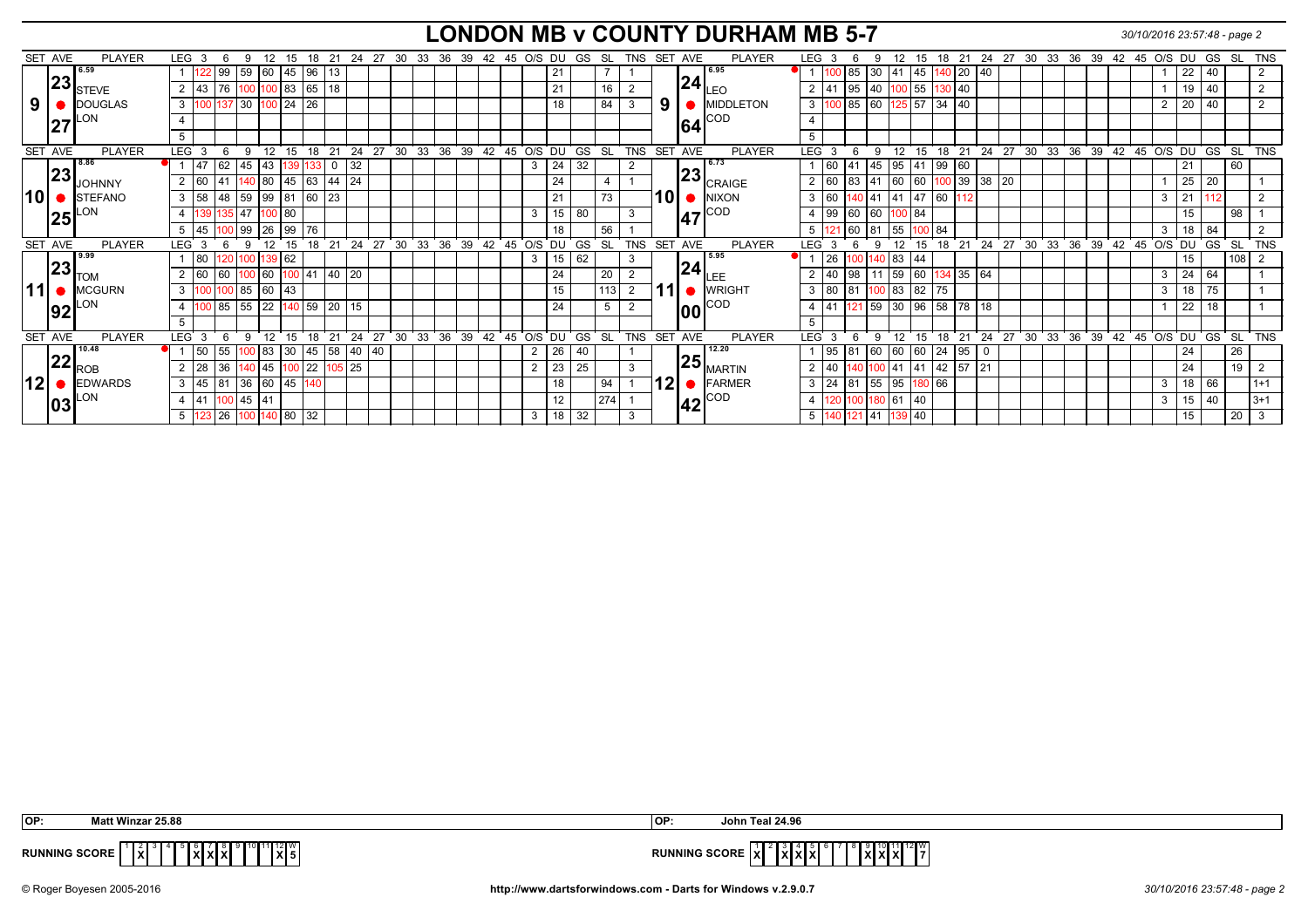# **LONDON MB v COUNTY DURHAM MB 5-7** *30/10/2016 23:57:49 - page 3*

| <b>PLAYER</b>         | W/L | <b>LWON</b> | <b>LOST</b> | <b>AVE</b> | <b>TAVE</b> | <b>PTS</b> | <b>DRTS</b> | <b>TON</b> | TON+ | 180 | <b>TONS</b> | <b>PLAYER</b>    | W/L | <b>LWON</b> | <b>LOST</b> | <b>AVE</b> | <b>TAVE</b> | <b>PTS</b> | <b>DRTS</b> | <b>TON</b> | TON+ | 180 | <b>TONS</b> |
|-----------------------|-----|-------------|-------------|------------|-------------|------------|-------------|------------|------|-----|-------------|------------------|-----|-------------|-------------|------------|-------------|------------|-------------|------------|------|-----|-------------|
| Kevin Reid            |     |             |             | 22.80      | 6.44        | 1801       |             |            |      |     |             | Darren Melderis  | W   |             |             | 24.69      | 9.67        | 2000       | 81          |            |      |     |             |
| David Wawrzewski      | w   |             |             | 24.24      | 6.20        | 1503       | 62          |            |      |     |             | Chris Allum      |     |             |             | 23.63      | 7.60        | 1347       | 57          |            |      |     |             |
| <b>Matthew Finch</b>  |     |             |             | 25.54      | 11.61       | 2324       | 91          |            |      |     |             | John Teal        | W   |             |             | 24.96      | 13.26       | 2346       | 94          |            |      |     | $11+1$      |
| Steve Day             |     |             |             | 16.17      | 3.65        | 1407       | 87          |            |      |     |             | Michael Thompson | W   |             |             | 17.48      | 3.00        | 1503       | 86          |            |      |     |             |
| Paul Killington       |     |             |             | 18.63      | 4.00        | 1118       | 60          |            |      |     |             | Stephen Annan    | W   |             |             | 24.24      | 5.14        | 1503       | 62          |            |      |     |             |
| <b>Michael Artiss</b> | w   |             |             | 23.86      | 6.95        | 1503       | 63          |            |      |     | $5+$        | Matthew Hodgson  |     |             | - 5         | 22.08      | 1.40        | 1325       | 60          |            |      |     |             |
| <b>Nick Cocks</b>     | W   |             |             | 23.12      | 8.45        | 1503       | 65          |            |      |     |             | Paul Tennant     |     |             | -3          | 21.47      | 4.12        | 1417       | 66          |            |      |     |             |
| Matt Winzar           | w   |             |             | 25.88      | 11.65       | 2433       | 94          |            |      |     |             | Gerry Hall       |     |             | - 3         | 24.12      | 7.65        | 2147       | 89          |            |      |     |             |
| Steve Douglas         |     |             |             | 23.27      | 6.59        | 1396       | 60          |            |      |     |             | Leo Middleton    | W   |             |             | 24.64      | 6.95        | 1503       | 61          |            |      |     |             |
| Johnny Stefano        |     |             |             | 23.25      | 8.86        | 2372       | 102         |            |      |     |             | Craige Nixon     | W   |             |             | 23.47      | 6.73        | 2347       | 100         |            |      |     |             |
| Tom McGurn            |     |             |             | 23.92      | 9.99        | 1866       | 78          |            |      |     |             | Lee Wright       | W   |             |             | 24.00      | 5.95        | 1896       | 79          |            |      |     |             |
| Rob Edwards           | W   |             |             | 22.03      | 10.48       | 2137       | 97          |            |      |     |             | Martin Farmer    |     |             |             | 25.42      | 12.20       | 2440       | 96          |            |      |     | $9 + 2$     |
| <b>TOTALS</b>         |     | 21          |             | 22.78      | 0.00        | 21363      | 938         | 53         |      |     | $79+$       | <b>TOTALS</b>    | W   | 25          | 21          | 23.39      | 0.00        | 21774      | 931         |            | 20   |     | $69 + 3$    |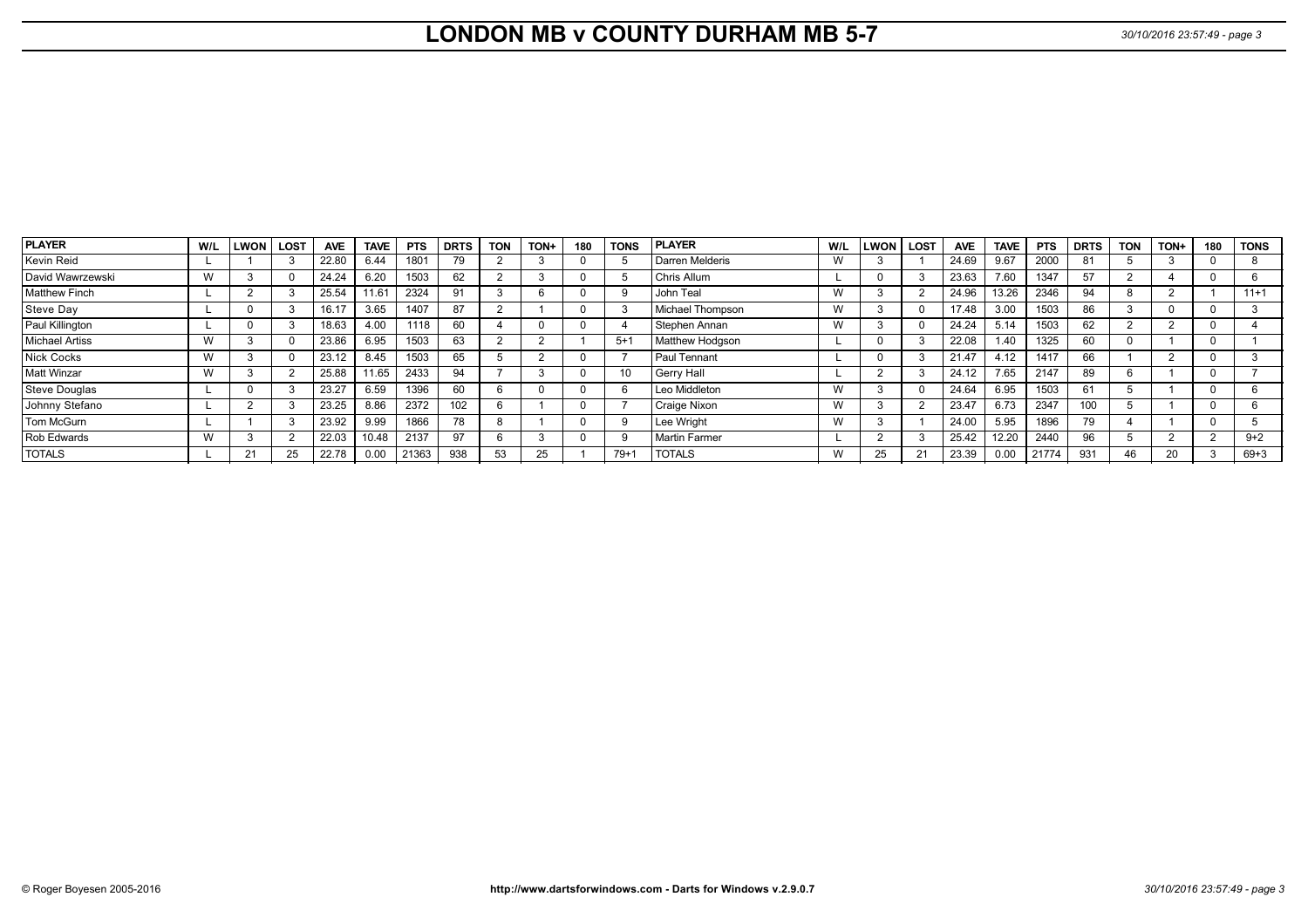## **LONDON WB v COUNTY DURHAM WB 5-1** *30/10/2016 23:57:56 - page 1*

|              | SET AVE | <b>PLAYER</b>   | LEG 3<br>6                                   | -9                                                                                     | 12 15 18 21 24 27 30 33 36 39 42 45 O/S DU GS SL TNS SET AVE |              |                         |                                                                |                |                |         |                |                 |                |   |              |     | <b>PLAYER</b>           | LEG 3               | 6                               | 9                                |                 |                                 |              |                    |               |              |            | 12 15 18 21 24 27 30 33 36 39 42 45 O/S DU GS SL TNS   |       |                    |                 |     |
|--------------|---------|-----------------|----------------------------------------------|----------------------------------------------------------------------------------------|--------------------------------------------------------------|--------------|-------------------------|----------------------------------------------------------------|----------------|----------------|---------|----------------|-----------------|----------------|---|--------------|-----|-------------------------|---------------------|---------------------------------|----------------------------------|-----------------|---------------------------------|--------------|--------------------|---------------|--------------|------------|--------------------------------------------------------|-------|--------------------|-----------------|-----|
|              |         | 3.40            | 160                                          | 32<br>141                                                                              | 60 28 39 41 60 24 16                                         |              |                         |                                                                |                |                |         |                | -31             | 16             |   |              |     | 1.33                    | 38                  | $ 29\rangle$                    | 31                               |                 |                                 |              | $133$ 27 51 0      |               |              |            |                                                        | 33    |                    | 36              |     |
|              | 17      | <b>DEE</b>      | 2 140 60 60 25 9 100 69 34                   |                                                                                        |                                                              |              | $\overline{4}$          |                                                                |                |                |         | $\overline{2}$ | 26              | $\overline{4}$ | 2 |              |     | 14<br>BARBARA           |                     | 2 25 83 43 26 95 31 45 25       |                                  |                 |                                 |              |                    |               |              |            |                                                        | 24    |                    | 128             |     |
|              |         | <b>BELCHER</b>  | 3 60 43 41 41 60 41 60 85 60 10              |                                                                                        |                                                              |              |                         |                                                                |                |                |         |                | $\overline{28}$ | 10             |   |              |     | $\bullet$ SMITH         |                     | 3 57 25 79 59 27 26 13 83 9 44  |                                  |                 |                                 |              |                    |               |              |            |                                                        | 30    |                    | 79              |     |
|              |         | .ON             | $\overline{4}$                               |                                                                                        |                                                              |              |                         |                                                                |                |                |         |                |                 |                |   |              |     | <b>COD</b>              | $\overline{4}$      |                                 |                                  |                 |                                 |              |                    |               |              |            |                                                        |       |                    |                 |     |
|              | 68      |                 | 5                                            |                                                                                        |                                                              |              |                         |                                                                |                |                |         |                |                 |                |   |              | l48 |                         | -5                  |                                 |                                  |                 |                                 |              |                    |               |              |            |                                                        |       |                    |                 |     |
|              | SET AVE | <b>PLAYER</b>   | LEG 3<br>6                                   | 9 12 15 18 21 24 27 30 33 36 39 42 45 O/S DU GS SL TNS SET AVE                         |                                                              |              |                         |                                                                |                |                |         |                |                 |                |   |              |     | <b>PLAYER</b>           | $LEG$ 3             | ່ 6                             | ່ 9                              |                 |                                 |              |                    |               |              |            | $12$ 15 18 21 24 27 30 33 36 39 42 45 O/S DU GS SL TNS |       |                    |                 |     |
|              |         | 3.60            | 1 140 41 41                                  |                                                                                        | $100$ 30 28 97 24                                            |              |                         |                                                                |                |                |         | $\overline{2}$ | $\overline{23}$ | 24             | 2 |              |     | 1.28                    | $1 \overline{24}$   | $ 43\rangle$                    | 26 45 47                         |                 | $95 \mid 47$                    |              |                    |               |              |            |                                                        | 21    |                    | 174             |     |
|              | 16      | <b>SU</b>       | 24 <br>2<br>24                               | 41<br>18                                                                               | 120 43 21 77                                                 |              |                         |                                                                |                |                |         |                | 24              | 133            |   |              | 14  | Illz                    | $\overline{2}$      | 128 57                          | 17<br>57                         | 45              | $\sqrt{71}$ 41 21 64            |              |                    |               |              |            | 3                                                      | 27 64 |                    |                 |     |
| $\mathbf{2}$ |         | <b>HOLT</b>     | 62 60<br>3<br>$\sqrt{60}$                    | $ 26\rangle$                                                                           | 60 60 83 50 20 20                                            |              |                         |                                                                |                |                |         |                | 28              | 20             |   | $\mathbf{2}$ |     | $\bullet$ <b>I</b> TAIT | 33<br>$\mathbf{3}$  | 45                              | 71                               | 59 45           | $19$ 57 $\overline{17}$ 38      |              |                    |               |              |            |                                                        | 27    |                    | 117             |     |
|              |         | LON             | 160                                          |                                                                                        |                                                              |              |                         |                                                                |                |                |         |                |                 |                |   |              |     | <b>COD</b>              |                     | 49                              |                                  |                 |                                 |              |                    |               |              |            |                                                        |       |                    |                 |     |
|              | 13      |                 | 60 60<br>$\overline{4}$                      | $\sqrt{39}$                                                                            | 25 26 22 33 60 40 36                                         |              |                         |                                                                | 8              | 16<br>16       |         | 2              | 41              | 16             |   |              | 23  |                         | 47                  |                                 | 36                               | 25 25           | $33 \mid 38$                    |              | 45 33 29           |               |              | 40 25 28 0 |                                                        | 42    |                    | 48              |     |
|              |         |                 | 5                                            |                                                                                        |                                                              |              |                         |                                                                |                |                |         |                |                 |                |   |              |     |                         | 5                   |                                 |                                  |                 |                                 |              |                    |               |              |            |                                                        |       |                    |                 |     |
|              | SET AVE | PLAYER<br>2.40  | LEG 3<br>- 6<br>160<br>71 81<br>$\mathbf{1}$ | 9 12 15 18 21 24 27 30 33 36 39 42 45 O/S DU GS SL TNS SET AVE<br>45<br>$\overline{7}$ | 100 55 74                                                    |              |                         |                                                                |                |                |         |                | 26              |                |   |              |     | <b>PLAYER</b><br>0.00   | $LEG$ 3<br>1 81     | -6<br>55                        | -9<br>34<br>43                   | 24              | $25 \ 25 \ 60 \ 89$             |              |                    |               |              |            | 12 15 18 21 24 27 30 33 36 39 42 45 O/S DU GS SL TNS   | 27    |                    | 65              |     |
|              | 19      |                 | 2 60                                         |                                                                                        |                                                              |              | 8                       |                                                                |                |                |         | $\overline{2}$ | $\overline{24}$ | 8              |   |              |     | 14                      | $2 \overline{58}$   | $\overline{24}$                 |                                  |                 |                                 |              |                    |               |              |            |                                                        |       |                    | 247             |     |
|              |         | CARLY           | 26                                           | 140 80 70 47 38 40                                                                     |                                                              |              |                         |                                                                |                |                |         | 3              |                 | 40             |   |              |     | <b>I</b> KAROL          |                     |                                 | 21                               |                 | 7 61 60 23                      |              |                    |               |              |            |                                                        | 21    |                    |                 |     |
| 3            |         | <b>TOWNSEND</b> | 3 22                                         | 40 60 37 45 36 41 85 85 50                                                             |                                                              |              |                         |                                                                |                |                |         | 2              | 29              | 50             |   | 3            |     | DAGGA                   |                     | 3 60 78 25 45 26 64 11 47 26 45 |                                  |                 |                                 |              |                    |               |              |            |                                                        | 30    |                    | 74              |     |
|              | 103     | ON.             | $\overline{4}$                               |                                                                                        |                                                              |              |                         |                                                                |                |                |         |                |                 |                |   |              | 32  | COD                     |                     |                                 |                                  |                 |                                 |              |                    |               |              |            |                                                        |       |                    |                 |     |
|              |         |                 | 5                                            |                                                                                        |                                                              |              |                         |                                                                |                |                |         |                |                 |                |   |              |     |                         | 5                   |                                 |                                  |                 |                                 |              |                    |               |              |            |                                                        |       |                    |                 |     |
|              | SET AVE | PLAYER<br>4.80  | LEG 3                                        | 6 9 12 15 18 21 24 27 30 33 36 39 42 45 O/S DU GS SL TNS SET AVE                       |                                                              |              |                         |                                                                |                |                |         |                |                 |                |   |              |     | <b>PLAYER</b><br>5.25   | LEG <sub>3</sub>    | 6                               |                                  |                 |                                 |              |                    |               |              |            | 9 12 15 18 21 24 27 30 33 36 39 42 45 O/S DU GS SL TNS |       |                    |                 |     |
|              | 17      |                 | $ 45\rangle$                                 | 140   45   60                                                                          | 45 60 29 72                                                  |              | $\mathbf 0$<br>$\Omega$ | 1                                                              | $\overline{4}$ |                |         | 3              | 36              | $\overline{4}$ |   |              | 19  |                         | 45                  | $\overline{22}$                 | 60  60                           | 55              |                                 |              | $125$ 74 40 15 3 0 |               |              |            |                                                        | 33    |                    | $\overline{2}$  |     |
|              |         | <b>KELLY</b>    | 2 41 41 36 24                                |                                                                                        | 40 100 45                                                    |              |                         |                                                                |                |                |         |                | 21              | 174            |   |              |     | <b>JENNIFER</b>         | $2 \t100 \t41$      |                                 | 60 81 99 60 21 39                |                 |                                 |              |                    |               |              |            | 3                                                      |       | $24 \overline{39}$ |                 |     |
| 4            |         | LIVETT          | $3 \mid 45$<br>81 81                         |                                                                                        | $85$ 95 28 0 46 40                                           |              |                         |                                                                |                |                |         |                | 25              | 40             |   | 4 I          |     | SUMMERSON               | $3 \mid 41$         | 45                              | 70 17 45 81 45 24                |                 |                                 |              |                    |               |              |            |                                                        | 24    |                    | 133             |     |
|              | 189     | .ON             | $\overline{60}$<br>85<br>$\overline{4}$      | 100 40 41<br>$\overline{22}$                                                           |                                                              |              |                         |                                                                |                |                |         |                | 18              | 153            |   |              | 192 | COD                     | $\overline{4}$      | $100$ 83                        | 66 100 60                        |                 | $\overline{52}$<br>$ 40\rangle$ |              |                    |               |              |            |                                                        |       | 19 40              |                 | 2   |
|              |         |                 | 85<br>145<br>5                               | 95<br>41<br>140.                                                                       | 37 45                                                        |              |                         |                                                                |                |                |         |                | 21              | 13             |   |              |     |                         | 5 62                | 81                              |                                  | 100 83          | 78<br>16                        |              |                    |               |              |            |                                                        | 19    | 16                 |                 |     |
|              | SET AVE | <b>PLAYER</b>   | $LEG_3$<br>6                                 | 9<br>12<br>15                                                                          | 18<br>21                                                     | 24           |                         | 27 30 33 36 39 42 45 O/S DU GS SL TNS SET AVE                  |                |                |         |                |                 |                |   |              |     | PLAYER                  | LEG <sub>3</sub>    | 6                               | 12<br>-9                         | 15              | 18                              | $21$ 24 27   |                    |               |              |            | 30 33 36 39 42 45 O/S DU GS SL                         |       |                    |                 | TNS |
|              |         | 1.00            | 95 58<br>1 41 1                              |                                                                                        | $52 \ 80 \ 59 \ 27 \ 64$                                     |              | 17<br>$\overline{4}$    | 2 0                                                            |                | $\overline{0}$ | $0$ $0$ | $\overline{1}$ | 67              | 2              |   |              |     | 0.00                    | $1 \mid 41$         |                                 | 43 41 36 46 33 38 31 23          |                 |                                 |              |                    | 19 64 31 35 0 |              |            | 10 <sup>10</sup>                                       | 69    |                    | $\mathbf{3}$    |     |
|              |         | <b>ROSIE</b>    | 2 43<br>45                                   | 45<br>l 24                                                                             | 26 41 41 60 65 26 18 47 13                                   |              |                         |                                                                |                |                |         | $\overline{2}$ | 41              | $\overline{7}$ |   |              |     | <b>I</b> SANDRA         | $2 \mid 24$         | 83                              | 86                               | $\overline{50}$ | 41<br>$ 29\rangle$              |              | $55 \mid 31$       | 42<br>6       | $7 \vert 30$ |            |                                                        | 39    |                    | 10 <sup>1</sup> |     |
| 5            |         | <b>GAFFNEY</b>  | 3 60                                         | 41 41 45 26 62 42 45 79                                                                |                                                              |              |                         |                                                                |                |                |         |                | 27              | 60             |   | 5.           |     | CAIRNS                  | $3 \mid 24$         | 26                              | 57                               |                 | 83 45 98 59 57 20               |              |                    | 32            |              |            |                                                        |       | 28 32              |                 |     |
|              | 50      | ON.             | $4 \mid 43$                                  | 85 60 81                                                                               | $100$ 54 38 0                                                |              |                         | 20 10 0 10                                                     |                |                |         |                | $\overline{34}$ | 10             |   |              | 56  | COD                     | $4 \overline{73}$   | 25                              | 38 39 31 41 29 53 43 43 49       |                 |                                 |              |                    |               |              |            |                                                        | 33    |                    | 37              |     |
|              |         |                 | 5                                            |                                                                                        |                                                              |              |                         |                                                                |                |                |         |                |                 |                |   |              |     |                         | -5                  |                                 |                                  |                 |                                 |              |                    |               |              |            |                                                        |       |                    |                 |     |
|              | SET AVE | <b>PLAYER</b>   | $LEG$ 3<br>6                                 | 9 12 15 18 21                                                                          |                                                              |              |                         | 24  27  30  33  36  39  42  45  O/S  DU  GS  SL  TNS  SET  AVE |                |                |         |                |                 |                |   |              |     | PLAYER                  | LEG <sub>3</sub>    | - 6                             |                                  |                 |                                 |              |                    |               |              |            | 9 12 15 18 21 24 27 30 33 36 39 42 45 O/S DU GS SL TNS |       |                    |                 |     |
|              |         | 0.00            | 41<br>89 60                                  | 811<br>$ 40\rangle$                                                                    | 30 60                                                        | $ 80\rangle$ | 12<br>8                 |                                                                |                |                |         | 3              | 30              | 8              |   |              |     | 1.00                    | 49                  | 110                             | 55 75 28 36                      |                 | 9                               | $31 \mid 76$ |                    |               |              |            |                                                        | 27    |                    | 132             |     |
|              |         |                 | $ 45\rangle$<br>2                            | 26 43 60 60 16 9 60 45 59 58 15 3                                                      |                                                              |              |                         |                                                                |                | 2              |         |                | 40              | $\overline{2}$ |   |              | 12  | JULIE                   | $2 \mid 38 \mid 29$ |                                 | 8 43 57 13 35 73 60 41 26 38 0 0 |                 |                                 |              |                    |               |              |            |                                                        |       |                    | 40              |     |
|              | 14      | <b>ISA</b>      |                                              |                                                                                        |                                                              |              |                         |                                                                |                |                |         |                |                 |                |   |              |     |                         |                     |                                 |                                  |                 |                                 |              |                    |               |              |            |                                                        | 42    |                    |                 |     |
| 6            |         | <b>DUNFORD</b>  | $3 \mid 26$                                  | 85 22 45 41 60 60 84 38 8 32                                                           |                                                              |              |                         |                                                                |                |                |         | 2              | 32              | 32             |   | 6.           |     | <b>JAMES</b>            | $\mathbf{3}$        |                                 | $100$ 43 30 26 25 36 45 45 28    |                 |                                 |              |                    |               |              |            |                                                        | 30    |                    | 116             |     |
|              | 74      | LON             |                                              |                                                                                        |                                                              |              |                         |                                                                |                |                |         |                |                 |                |   |              | 27  | ICOD                    | $\overline{4}$      |                                 |                                  |                 |                                 |              |                    |               |              |            |                                                        |       |                    |                 |     |

| IOP:                                                                                                    | isend 19.03<br>Carlv<br>u own:                       | l OP                 | ummerson 19.92 |
|---------------------------------------------------------------------------------------------------------|------------------------------------------------------|----------------------|----------------|
| <b>RUNNING SCORE</b><br>the contract of the contract of the contract of the contract of the contract of | $\blacksquare$ b $\blacksquare$ W<br>IXIXIOI<br>1011 | <b>RUNNING SCORE</b> | . 6 IW.<br>IXI |